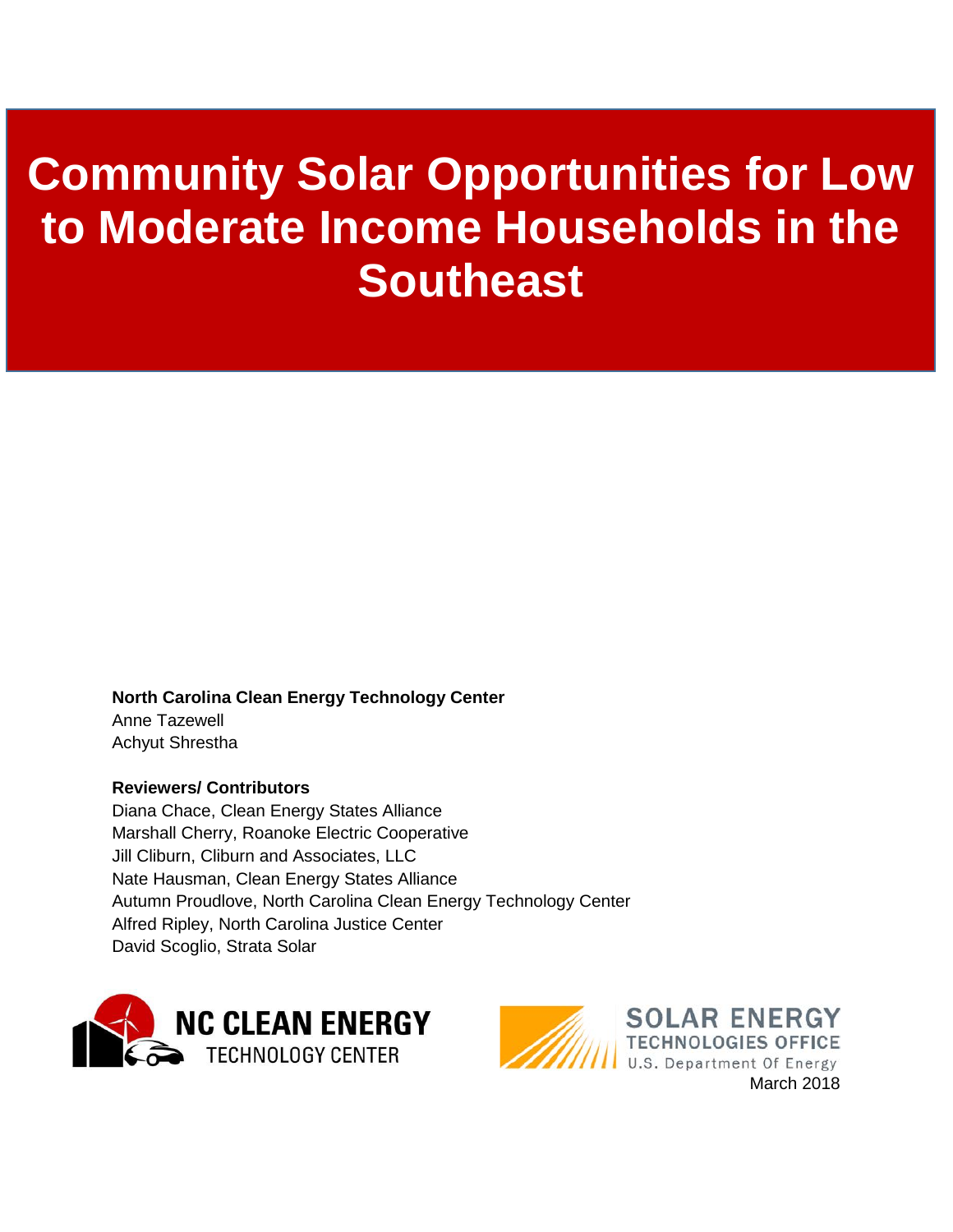#### *About the NC Clean Energy Technology Center*

The North Carolina Clean Energy Technology Center is a UNC System-chartered Public Service Center administered by the College of Engineering at North Carolina State University. Its mission is to advance a sustainable energy economy by educating, demonstrating, and providing support for clean energy technologies, practices, and policies. The Center provides service to the businesses and citizens of North Carolina and beyond relating to the development and adoption of clean energy technologies. Through its programs and activities, the Center envisions and seeks to promote the development and use of clean energy in ways that stimulate a sustainable economy while reducing dependence on foreign sources of energy and mitigating the environmental impacts of fossil fuel use.

#### *About the Community Solar for the Southeast project*

The Community Solar for the Southeast project is focused on making solar more affordable and accessible through shared solar projects developed by electric cooperatives and municipal utilities across the Southeast. The project aims to lead a stakeholder process with public power utilities to determine solutions needed to increase community solar project development. The team will provide technical assistance to analyze, design, and implement community solar projects.

The project is led by the NC Clean Energy Technology Center with partners, including: Rocky Mountain Institute, Fayetteville Public Works Commission, North Carolina Justice Center, National Rural Electric Cooperative Association, Roanoke Electric Cooperative, Strata Solar, EcoPlexus, Geenex, and GreenLink. The project is funded by the U.S. Department of Energy Solar Energy Technologies Office under Solar Energy Evolution and Diffusion Studies-2-State Energy Strategies (SEED2-SES).

Please contact [communitysolar@ncsu.edu](mailto:communitysolar@ncsu.edu) for more information.

#### *Acknowledgements*

This work is funded in part or whole by the U.S. Department of Energy Solar Energy Technologies Office, under Award Number DE-EE0007670.

#### *Disclaimer*

This report was prepared as an account of work sponsored by an agency of the United States Government. Neither the United States Government nor any agency thereof, nor any of their employees, makes any warranty, express or implied, or assumes any legal liability or responsibility for the accuracy, completeness, or usefulness of any information, apparatus, product, or process disclosed, or represents that its use would not infringe privately owned rights. Reference herein to any specific commercial product, process, or service by trade name, trademark, manufacturer, or otherwise does not necessarily constitute or imply its endorsement,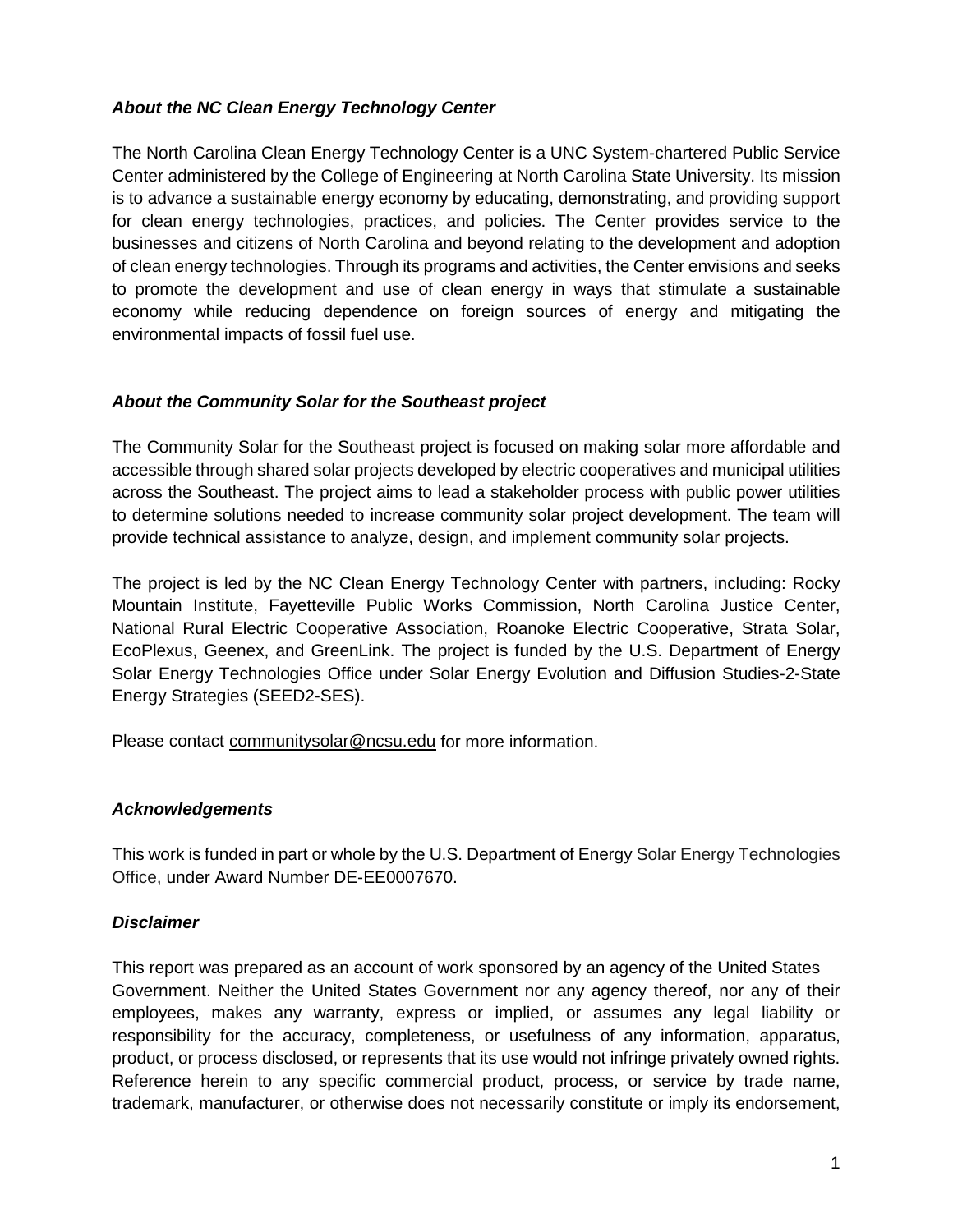recommendation, or favoring by the United States Government or any agency thereof. The views and opinions of authors expressed herein do not necessarily state or reflect those of the United States Government or any agency thereof.

The contents of this report are offered as guidance. North Carolina State University, the North Carolina Division of Environmental Quality, and the North Carolina State Government and all technical sources referenced in this report do not (a) make any warranty or representation, expressed or implied, with respect to the accuracy, completeness, or usefulness of the information contained in this report, or that the use of any information, apparatus, method, or process disclosed in this report may infringe on privately owned rights; (b) assume liabilities with respect to the use of, or for damages resulting from the use of any information, apparatus, method, or process in this report. This report does not reflect official views or policy of the above-mentioned institutions, agencies and governments. Mention of trade names or commercial products does not constitute endorsement or recommendation of use.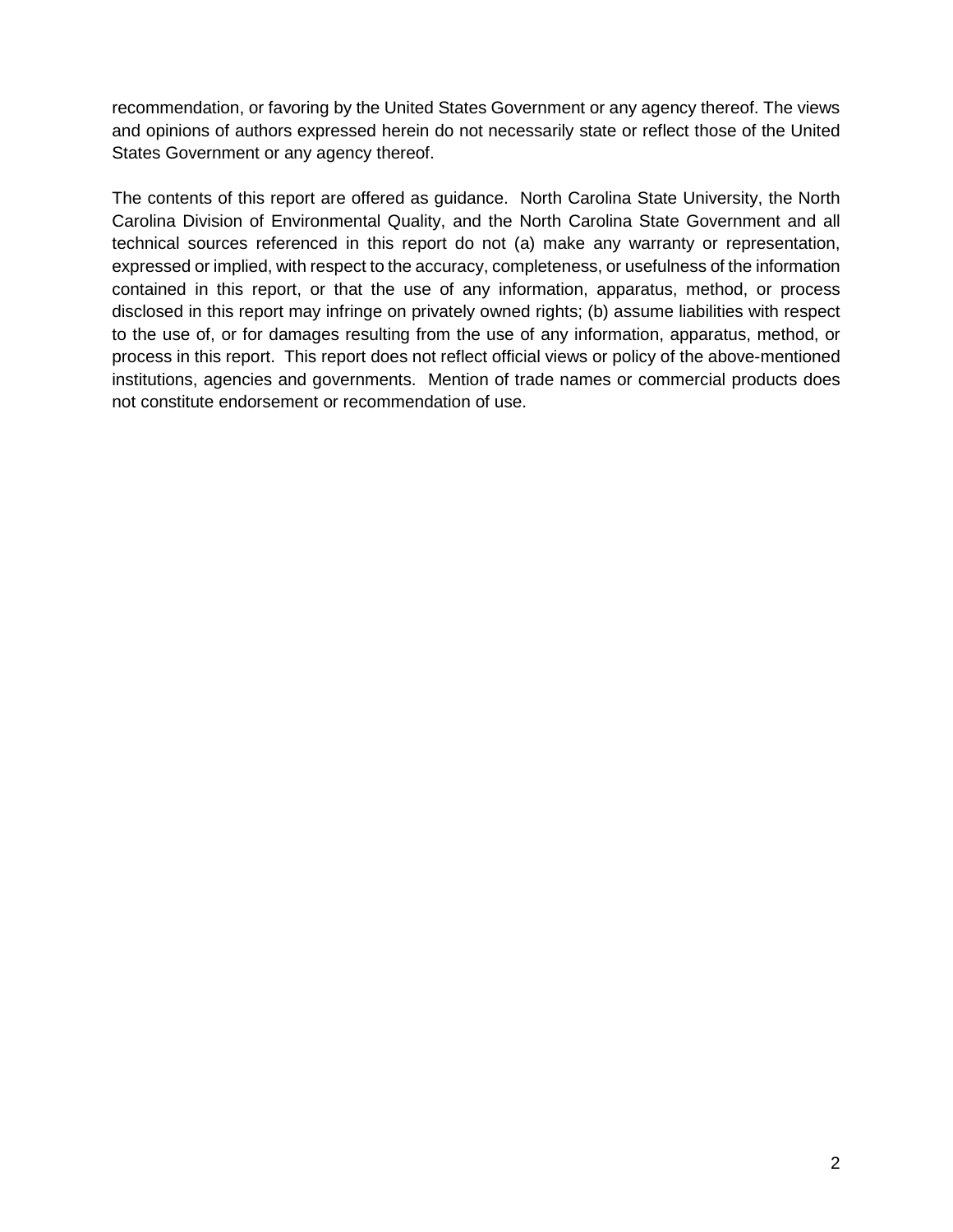# **Table of Contents**

| <b>Contents</b>                                               |  |
|---------------------------------------------------------------|--|
|                                                               |  |
|                                                               |  |
|                                                               |  |
| Community Solar for Low to Moderate Income (LMI) Households11 |  |
|                                                               |  |
|                                                               |  |
|                                                               |  |
|                                                               |  |
|                                                               |  |
|                                                               |  |
|                                                               |  |
|                                                               |  |
|                                                               |  |
|                                                               |  |
|                                                               |  |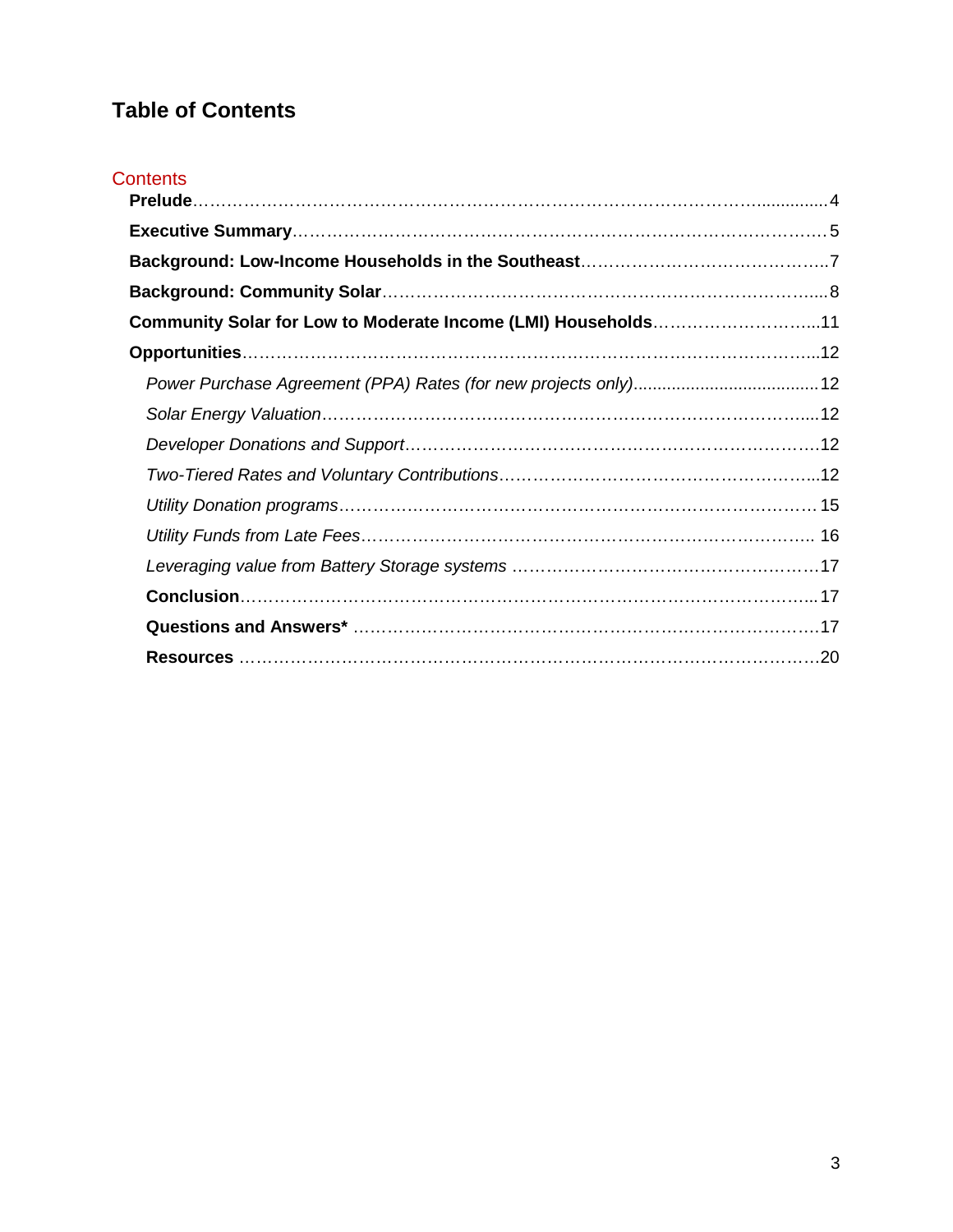# <span id="page-4-0"></span>**Prelude**

This report was developed following a workshop held on December 11, 2017 in Raleigh, North Carolina to explore the opportunities and barriers to making community solar available for low income households. The North Carolina Clean Energy Technology Center and the North Carolina Justice Center hosted *Identifying Benefits, Barriers, and Solutions to Low-Income Community Solar for Cooperative and Municipal Utilities in the Southeast, an in-person, half-day* workshop with 38 attendees from 24 different organizations.

The workshop participants represent a broad range of interests needed to address the challenges and opportunities for low to moderate income (LMI) community solar development in the Southeast. Workshop participants included:

- *Municipal and cooperative utilities and umbrella organizations:* ElectriCities of North Carolina, Randolph Electric Membership Cooperative, Roanoke Electric Cooperative, and Town of Apex Utilities
- *Low income advocates and attendant organizations*: Chatham Habitat for Humanity, North Carolina Community Action Association, North Carolina Housing Finance Agency, and North Carolina Justice Center
- *Clean energy advocacy organizations*: Coalition for Community Solar Access, Environmental Defense Fund, North Carolina Interfaith Power and Light, NC Solar Now, North Carolina Sustainable Energy Association, and Sierra Club
- *Government and researchers*: City of Raleigh, EQ Research, North Carolina Clean Energy Technology Center, North Carolina Department of Environmental Quality, U.S. Department of Energy Solar Energy Technologies Office
- *Solar developers, legal counsel, and financial institutions*: Cypress Creek Renewables, Self Help Credit Union, Smith Moore Leatherwood LLP, Southern Environmental Law Center, and Strata Solar

The workshop included several speaker presentations and breakout group discussions focused on answering three primary questions:

- 1) What can utilities and solar developers do to bring community solar costs down?
- 2) What program designs best enable low-income participation in community solar programs?
- 3) How can collaboration between utilities, developers, and low-income advocates and service providers be improved?

The report authors wish to recognize and thank the speakers and participants for their contribution. This report is based on the information shared at this workshop.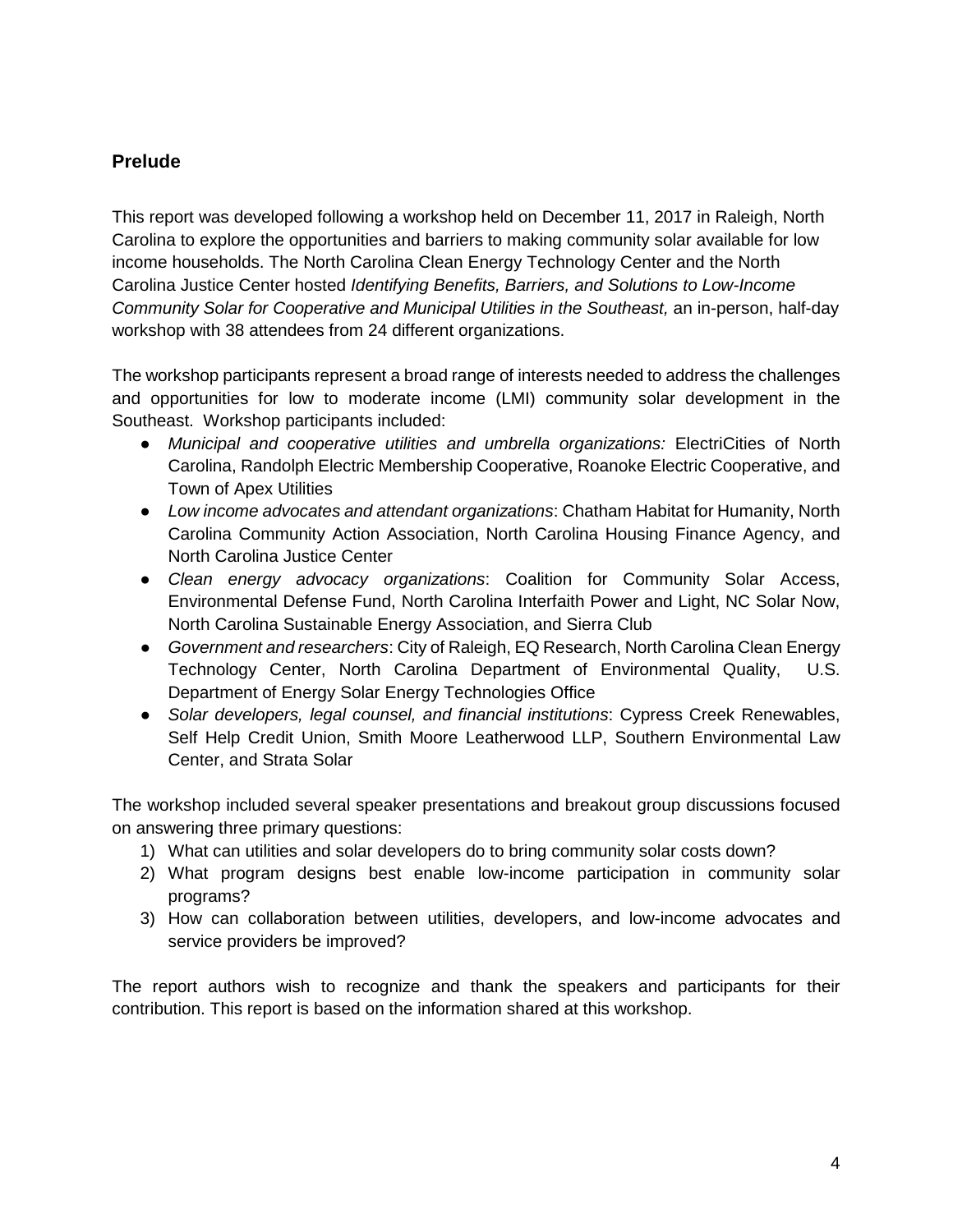# <span id="page-5-0"></span>**Executive Summary**

Community solar projects are typically ground-mounted photovoltaic (PV) systems that are often smaller in size than other utility-scale solar projects. These projects can offer an opportunity for those who rent their homes or have shaded roofs to take advantage of solar energy, as many of the siting requirements associated with rooftop solar installations are removed.

The Southeast has some of the highest rates of poverty in the U.S, while two states in the region also rank among the top states for installed utility scale projects.<sup>[1](#page-5-1),[2](#page-5-2)</sup> This example highlights both the challenges and opportunities for community solar across the region. Electric cooperatives and municipal utilities are uniquely positioned to lead the way in providing low-income residents with access to community solar. Within the nine states covered by the Community Solar for the Southeast project, there are 472 electric cooperatives and municipal utilities, with over 50 community solar projects in place or under consideration. However, we are not aware of any projects specifically serving low-income households (defining low-income as those with incomes below 80% of area median income).

For community solar projects serving underrepresented, low-income residents, subscription costs and associated benefits are of significant importance. In order to enable low-income participation, these projects should offer an immediate savings on monthly electricity bills. To reduce upfront costs in order to support low-income community solar access, the following can be considered:

- 1. Solar developers and utilities may voluntarily agree to lower power purchase agreement rates $3$  in order to reduce community solar participation costs for low-income residents.
- 2. The utility can elect to credit customers for the output of the community solar project at the retail rate or the value of solar, a rate that can include demand charges and other considerations, rather than an avoided cost rate, to generate more immediate savings for subscribers
- 3. A two-tiered subscription structure, whereby participants voluntarily agree to pay more for community solar shares, may be utilized to offset costs for lower income participants.
- 4. Voluntary contributions, where utility customers donate monthly through bill roundup programs or other utility lead charitable giving opportunities that help reduce electric bills for customers in need, can be expanded to include reductions for community solar subscriptions.
- 5. Utility shut off funds and federal assistance programs, such as housing and low-income home energy assistance programs, can be examined for opportunities to provide financial support for community solar for low-income households.
- 6. Electric cooperatives and municipal utilities can consider group bids, developing larger solar projects, and donating project land to reduce costs.

<span id="page-5-1"></span> <sup>1</sup> Tracey Farrigan, Geography of Poverty, [https://www.ers.usda.gov/topics/rural-economy-population/rural](https://www.ers.usda.gov/topics/rural-economy-population/rural-poverty-well-being/geography-of-poverty.aspx)[poverty-well-being/geography-of-poverty.aspx,](https://www.ers.usda.gov/topics/rural-economy-population/rural-poverty-well-being/geography-of-poverty.aspx) USDA, March 2017

<span id="page-5-2"></span><sup>&</sup>lt;sup>2</sup> Top 10 Solar States, [https://www.seia.org/research-resources/top-10-solar-states,](https://www.seia.org/research-resources/top-10-solar-states) SEIA, 2017

<span id="page-5-3"></span><sup>&</sup>lt;sup>3</sup>Herman K. Trabish, Top 10 Solar Utilities See Growth Through Declining Prices, Favorable Policies, [https://www.utilitydive.com/news/top-10-solar-utilities-see-growth-through-declining-prices-favorable](https://www.utilitydive.com/news/top-10-solar-utilities-see-growth-through-declining-prices-favorable-polic/417990/)[polic/417990/,](https://www.utilitydive.com/news/top-10-solar-utilities-see-growth-through-declining-prices-favorable-polic/417990/) Utility Drive, April 2016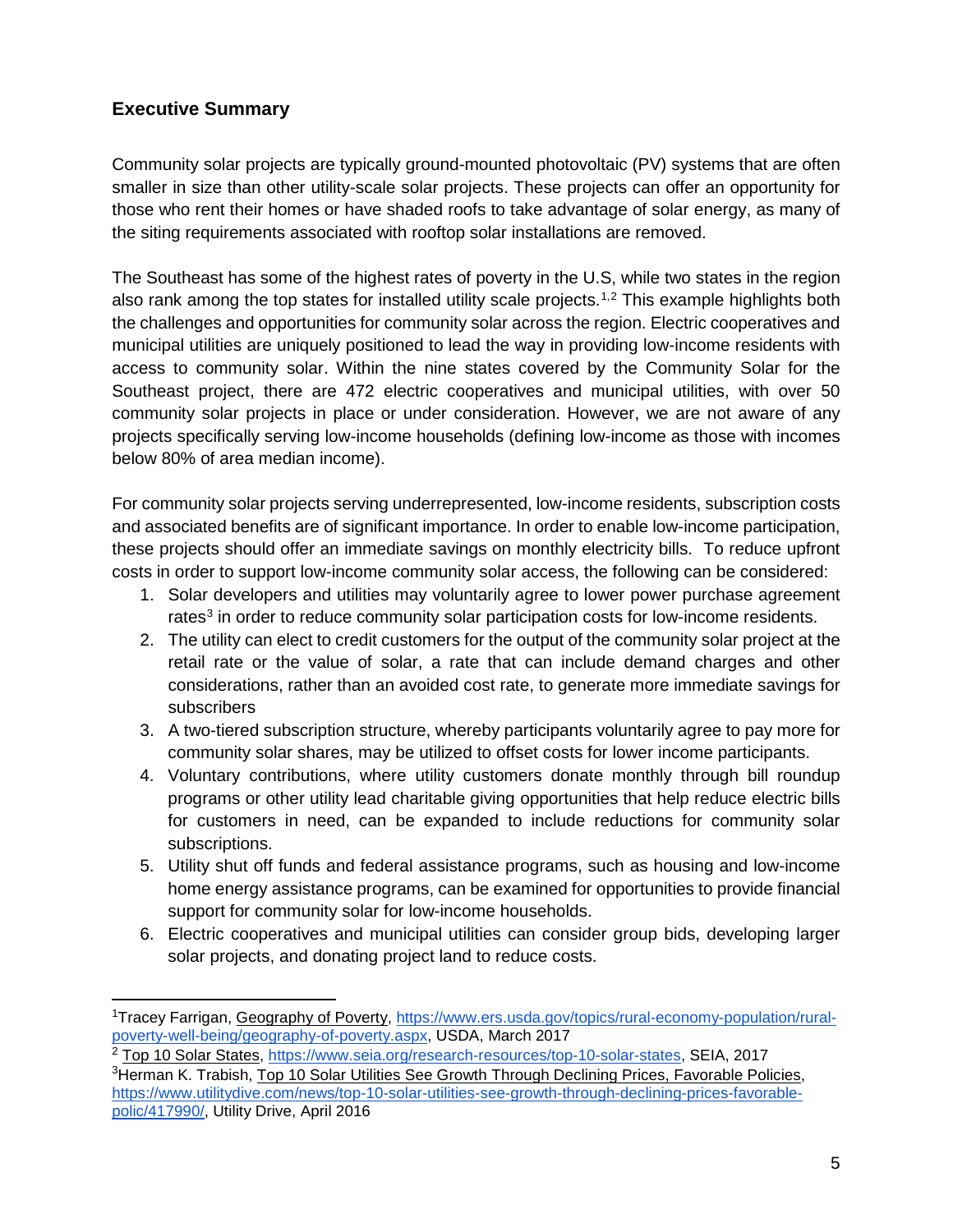- 7. Access to inexpensive capital to pay for the construction and set up of a community solar project, as well as a willingness on the parts of both the developer and the utility to have a lower internal rate of return, can support lower cost solar access for low-income households.
- 8. Leveraging additional value streams from battery storage systems can be considered to make the project more cost effective.

A community solar program that is "purpose built" to include a percentage of low income residents may be more successful in attaining low income household participation than projects already underway. There are more options to explore to reduce the upfront costs to facilitate the involvement of community members with limited means. However, no matter at what part of the community solar program process, there are advantages in bringing together utilities and energy related government programs and initiatives with low income advocates and environmental nonprofits. Each entity has a unique perspective and expertise that, upon collaboration, can enhance the potential for community solar to serve a broader economic and environmental justice movement.

# <span id="page-6-0"></span>**Background: Low-Income Households in the Southeast**

The southern region of the U.S. has the highest rates of poverty in the country, especially the rural regions of the South. According to the U.S. Department of Agriculture (USDA), 21.7% of nonmetro residents live in poverty, compared to other regions of the country where rural poverty rates range from 14% to 17.4% Moreover, residents of the South suffer from more persistent poverty than their counterparts in other U.S. regions. In Figure 2, the USDA's Economic Research Center illustrates counties identified as persistently poor.



*Figure 2 Persistent poverty counties*





Persistently poor counties are defined as those with 20% or more of their populations living in poverty over the last 30 years (as measured by the 1980, 1990, and 2000 decennial censuses and 2007-2011 American Community Survey 5 year estimates).

Federal guidelines define poverty for a household of four as having a collective annual income of \$24,300 or below. In 2016, over 1.5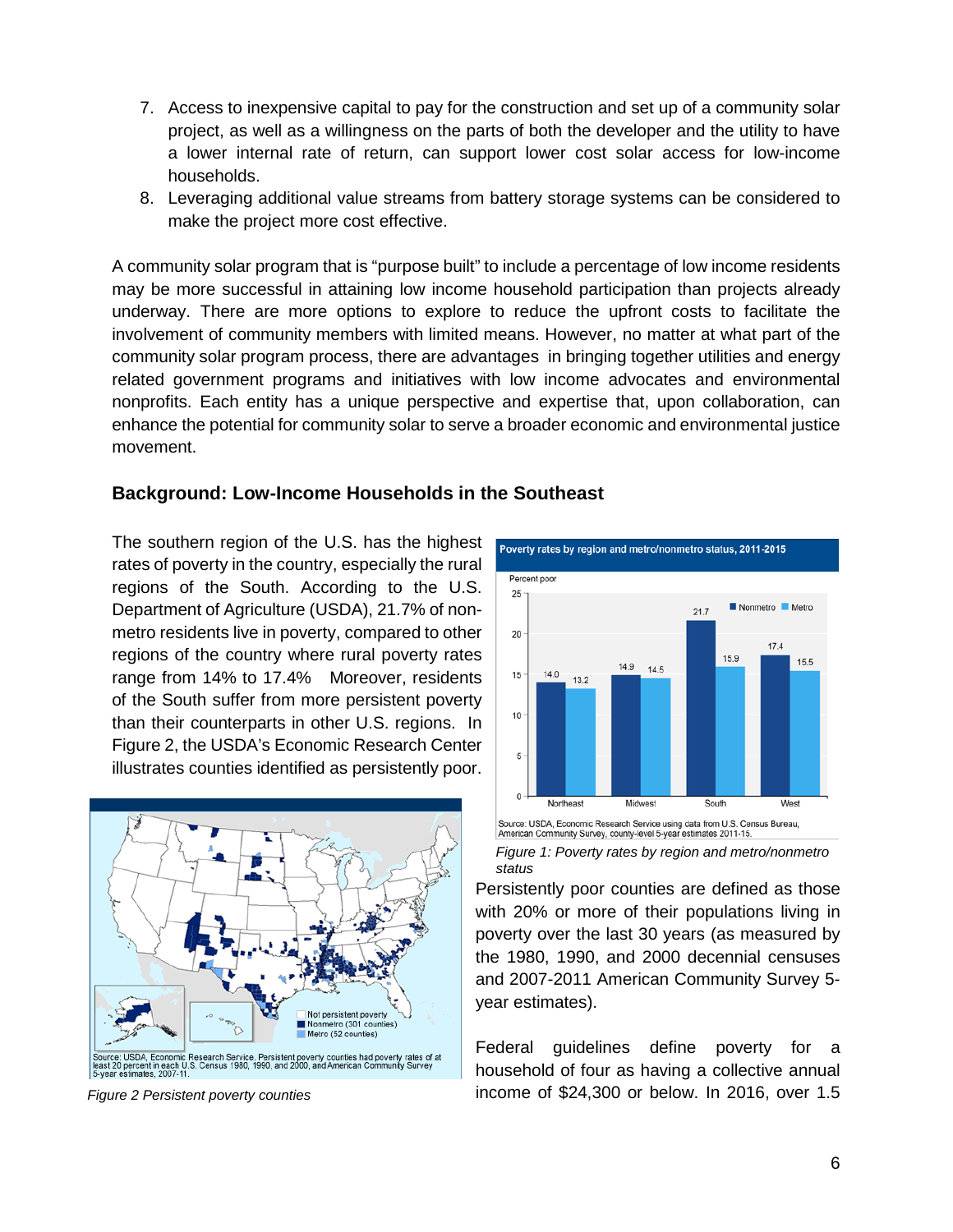million North Carolina residents lived in poverty.<sup>[4](#page-7-1)</sup> Furthermore, those living in poverty spend a significant amount of their incomes on utilities, including electricity and heating. In North Carolina, households living below 50% of the federal poverty level spent 29% of their income on utilities, while those living up to the federal poverty level had a 16% home energy burden rate.<sup>[5](#page-7-2)</sup>

**Energy burden** refers to the percentage of household income spent on home energy bills. For example, a household of four earning an income of less than \$12,500 is spending \$3,524 – 29% of their income – on utilities, while a family earning \$24,300 is spending 16% or \$3,888 on utilities. Lower income households typically have higher energy burdens, highlighting the importance of opportunities for these customers to reduce their electric bills.

# <span id="page-7-0"></span>**Background: Community Solar**

Community solar, also known as solar gardens or shared solar, offers an opportunity for those who rent their homes, have roofs unsuitable for solar, or without sufficient capital to invest in systems to take advantage of solar energy. Community solar also provides an option for those who would rather not go through the labor or expense of purchasing their own solar photovoltaic (PV) systems. Utility led community solar can provide opportunities for businesses and nonprofits to partake as well.

Community solar projects are generally ground-mounted PV systems and are often smaller than utility-scale solar projects. They are often small enough to have more siting flexibility, allowing electric cooperatives and municipal utilities to better take advantage of localized benefits offered by these projects, but large enough to achieve economies of scale.

A community solar program allows utility customers to sign up to receive bill credits for a portion of the output of the solar PV system. In addition to, or instead of, having customers sign up to participate, a utility could also passively subscribe a portion of the community solar project to a segment of its customer base or allocate the benefits across all of its customers. Some programs require an upfront purchase of a share of the PV system, but many others offer a no-obligation monthly subscription in discrete kilowatt or kilowatt-hour blocks.

The nine states served by the Community Solar for the Southeast project include a range of existing community solar projects, interest levels, and experience. A summary of electric cooperative ("co-ops") and municipal utility ("munis") community solar projects and policies is provided in the table below. More details can be found in the Community Solar Policy Landscape in the Southeast report.<sup>[6](#page-7-3)</sup>

<span id="page-7-1"></span> <sup>4</sup> Alfred Ripley, Community Solar in the Southeast for Low Income Customers,

[https://nccleantech.ncsu.edu/wp-content/uploads/Ripley-Alfred-NCJC-Community-Solar-Presentation.pdf,](https://nccleantech.ncsu.edu/wp-content/uploads/Ripley-Alfred-NCJC-Community-Solar-Presentation.pdf) NC Justice Center

<span id="page-7-2"></span><sup>5</sup> Ibid

<span id="page-7-3"></span><sup>6</sup> Community Solar Policy Landscape in the Southeast[,https://nccleantech.ncsu.edu/wp](https://nccleantech.ncsu.edu/wp-content/uploads/State-Profiles_Community-Solar-for-the-Southeast.pdf)[content/uploads/State-Profiles\\_Community-Solar-for-the-Southeast.pdf,](https://nccleantech.ncsu.edu/wp-content/uploads/State-Profiles_Community-Solar-for-the-Southeast.pdf) NCCETC, August 2017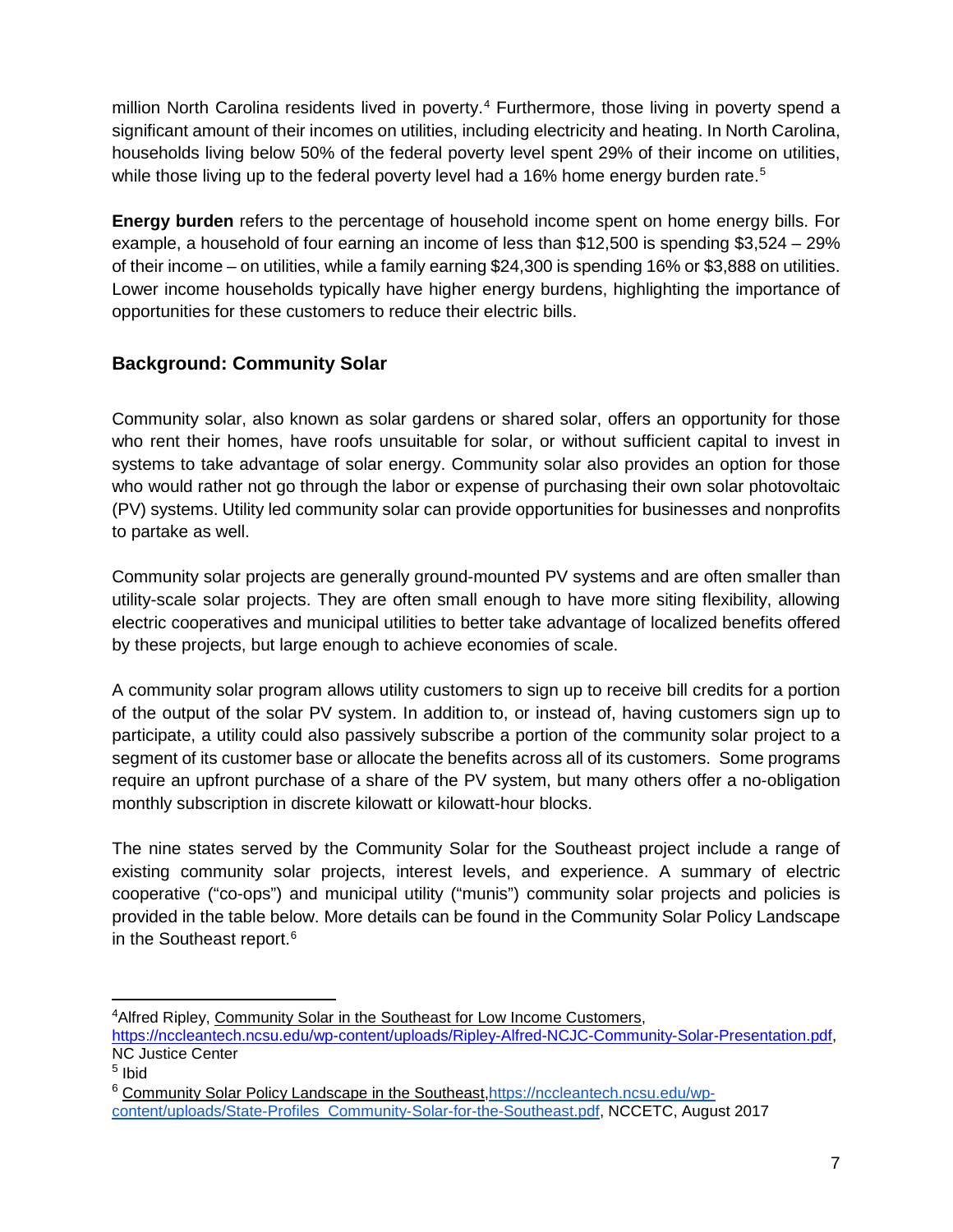|           | State No. of Utilities | No. of CS<br><b>Projects</b> | <b>G&amp;T Companies</b>                                                 | <b>Existing Projects</b>                                                                                                                                              | <b>Relevant Policies</b>                                                                                                                                                                                          |
|-----------|------------------------|------------------------------|--------------------------------------------------------------------------|-----------------------------------------------------------------------------------------------------------------------------------------------------------------------|-------------------------------------------------------------------------------------------------------------------------------------------------------------------------------------------------------------------|
|           | 23 Co-ops              |                              | Tennessee Valley<br>0 Authority (TVA)                                    | 6 kW co-op demonstration<br>project; 50 kW muni research<br>project                                                                                                   |                                                                                                                                                                                                                   |
|           |                        |                              |                                                                          | TVA has "Green Power Switch"<br>REC program<br>TVA offering "Green Power                                                                                              |                                                                                                                                                                                                                   |
| <b>AL</b> | 35 Munis               |                              | Alabama Municipal<br><b>Electric Authority</b><br>$0$ (AMEA)             | Provider" program, installing<br>small scale renewable<br>generation on customers<br>property                                                                         | No relevant policies or<br>incentives                                                                                                                                                                             |
| FL        | 17 Co-ops              |                              | Choctawhatchee<br><b>Electric Cooperative</b><br>$1$ (CHELCO)            | Seminole Midulla Generating<br>Station hosts a 2.2 MW<br>"Cooperative Solar" facility<br>which directly serves nine<br>regional cooperatives.                         |                                                                                                                                                                                                                   |
|           | 34 Munis               |                              | Florida Municipal<br>Power Agency<br>$2$ (FMPA)                          |                                                                                                                                                                       | 80% property tax<br>abatement                                                                                                                                                                                     |
| GA        | 42 Co-ops              |                              | <b>Oglethorpe Power</b><br><b>Tennessee Valley</b><br>38 Authority (TVA) | 38 co-ops formed Green Power<br>EMC, offering Cooperative Solar greater than 900 kW to<br>at competitive price, with 11 co-<br>ops participating                      | Georgia PSC approved<br>Georgia Power's 2016<br>IRP, including 1,600 MW<br>of renewable energy by<br>2021. Georgia Electrical<br>Services Act allows<br>customers with demand<br>choose their power<br>suppliers. |
|           | 49 Munis               |                              | <b>Municipal Electric</b><br>Authority of Georgia<br>$0$ (MEAG)          |                                                                                                                                                                       |                                                                                                                                                                                                                   |
| <b>KY</b> | 26 Co-ops              |                              | Eastern Kentucky<br><b>Power Cooperative</b><br>$1$ (EKPC)               | Eastern KY Power Co-op<br>provides wholesale power to 16<br>co-ops, and developed an 8.5                                                                              |                                                                                                                                                                                                                   |
|           | 29 Munis               |                              | 1 Big Rivers                                                             | MW community solar project.<br>Big Rivers - the Generation &<br>Transmission provider for munis<br>- has a 500 kW community solar No relevant policies or<br>project. | incentives                                                                                                                                                                                                        |
| <b>MS</b> | 25 Co-ops              |                              | Cooperative Energy<br>Tennessee Valley<br>0 Authority (TVA)              | No existing community solar<br>projects. Five coops have<br>100kW community scale PV<br>projects, currently installing<br>52MW PV through Cooperative<br>Energy.      |                                                                                                                                                                                                                   |
|           | 8 Munis                |                              | <b>Municipal Energy</b><br>Agency of<br>0 Mississippi (MEAM)             |                                                                                                                                                                       | No relevant policies or<br>incentives                                                                                                                                                                             |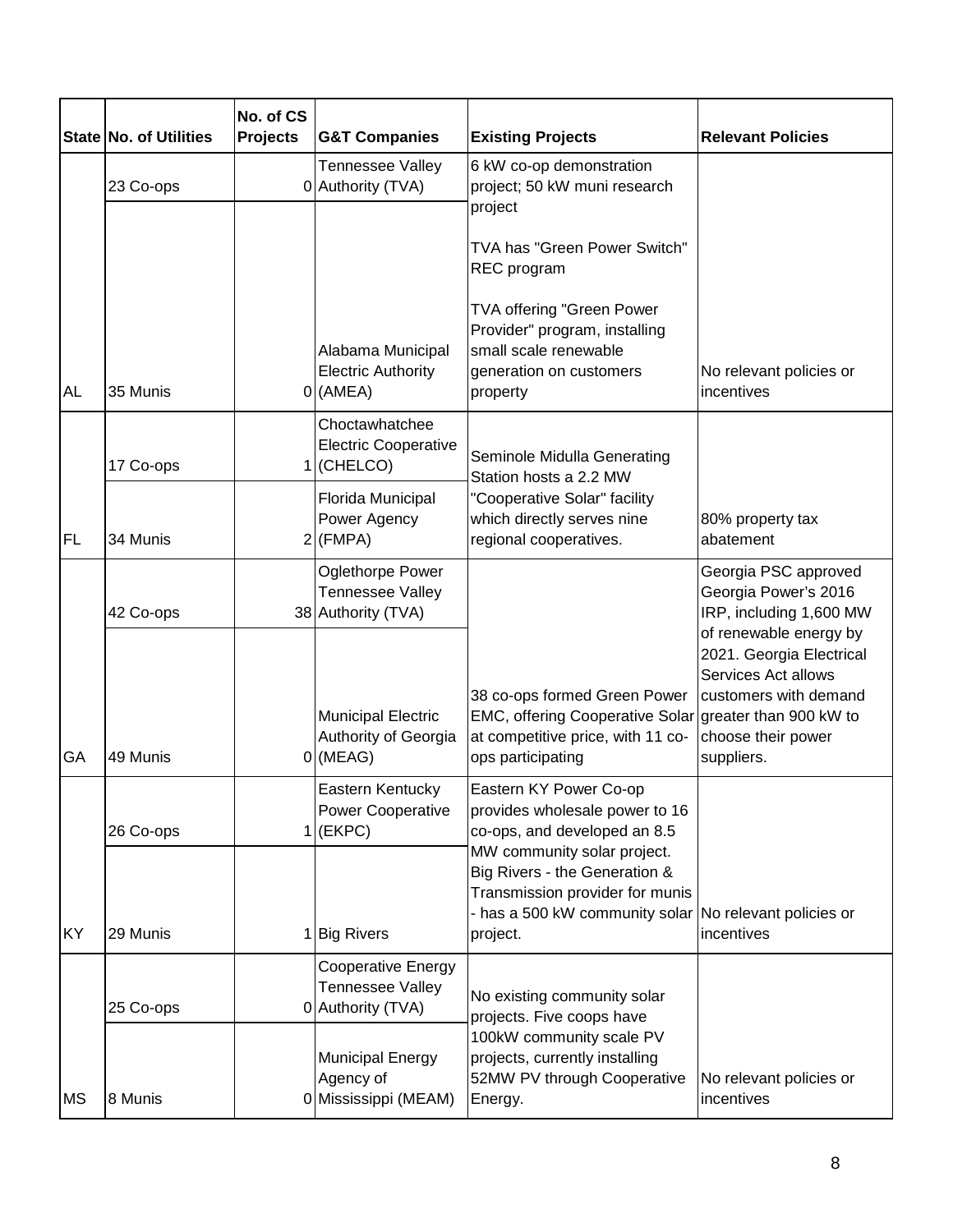|                 |           | Southeastern Power<br>Administration,<br>Entergy Mississippi                |                                                                                                                                                                                                             |                                                                                                                                                                                                                       |
|-----------------|-----------|-----------------------------------------------------------------------------|-------------------------------------------------------------------------------------------------------------------------------------------------------------------------------------------------------------|-----------------------------------------------------------------------------------------------------------------------------------------------------------------------------------------------------------------------|
|                 | 26 Co-ops | North Carolina<br><b>Electric Membership</b><br>Corporation<br>$15$ (NCEMC) | 10 co-ops are operating 15                                                                                                                                                                                  | Renewable portfolio<br>standard, requiring munis<br>and co-ops to meet 10% of<br>their energy from                                                                                                                    |
| <b>NC</b>       | 51 Munis  | 0 ElectriCities                                                             | community solar projects,<br>ranging in size from 100 to 285<br>kW                                                                                                                                          | renewables or energy<br>efficiency by 2018. 80%<br>property tax abatement.                                                                                                                                            |
|                 | 20 Co-ops | <b>Central Electric</b><br>Power Cooperative<br>$12$ (CEPC)                 |                                                                                                                                                                                                             |                                                                                                                                                                                                                       |
| SC              | 21 Munis  | <b>Piedmont Municipal</b><br>Power Agency<br>Santee Cooper                  | 12 electric co-ops currently<br>pursuing 50 kW to 205 kW<br>through The Central Co-op                                                                                                                       | No relevant policies or<br>incentives                                                                                                                                                                                 |
|                 | 24 Co-ops | Tennessee Valley<br>1 Authority (TVA)                                       | <b>Electric Power Board of</b><br>Chattanooga installed 1.4 MW                                                                                                                                              | <b>Tennessee Valley</b>                                                                                                                                                                                               |
| <b>TN</b><br>VA | 56 Munis  | <b>Tennessee Valley</b><br>Authority (TVA)                                  | of community solar as part of<br>settlement between TVA and<br>the EPA<br>Newly established community<br>solar law has allowed coops to<br>develop CS research, with two<br>currently operating facilities. | Authority offers a<br><b>Distributed Solar Solutions</b><br>Program<br>In 2017 Virginia General<br>Assembly approved the<br>"Community Solar Act",<br>which allows for the<br>creation of community<br>solar programs |
|                 | 13 Co-ops | Old Dominion<br><b>Electric Cooperative</b><br>$2$ (ODEC)                   |                                                                                                                                                                                                             |                                                                                                                                                                                                                       |
|                 | 16 Munis  | Virginia Municipal<br><b>Electric Association</b><br>0 No. 1 (VEMA)         |                                                                                                                                                                                                             |                                                                                                                                                                                                                       |

At the state level, community solar development is often driven by policies, such as virtual net metering and other community solar legislation. At electric cooperatives and municipal utilities, community solar projects are often driven by the desire to meet growing customer demand for clean energy, as well as the cost-effectiveness of solar PV projects. These projects can be owned and developed by an electric cooperative, a municipal utility, or a third-party developer. While there are a number of existing community solar projects across the Southeast, there are none the authors are aware of that specifically target low or low to moderate income (LMI) populations.

# <span id="page-9-0"></span>**Community Solar for Low to Moderate Income (LMI) Households**

When designing a community solar project to reflect local and regional differences, it may be beneficial to define low to moderate income households using the U.S. Housing and Urban Development's (HUD) Area Median Income (AMI) rather than the Federal Poverty Level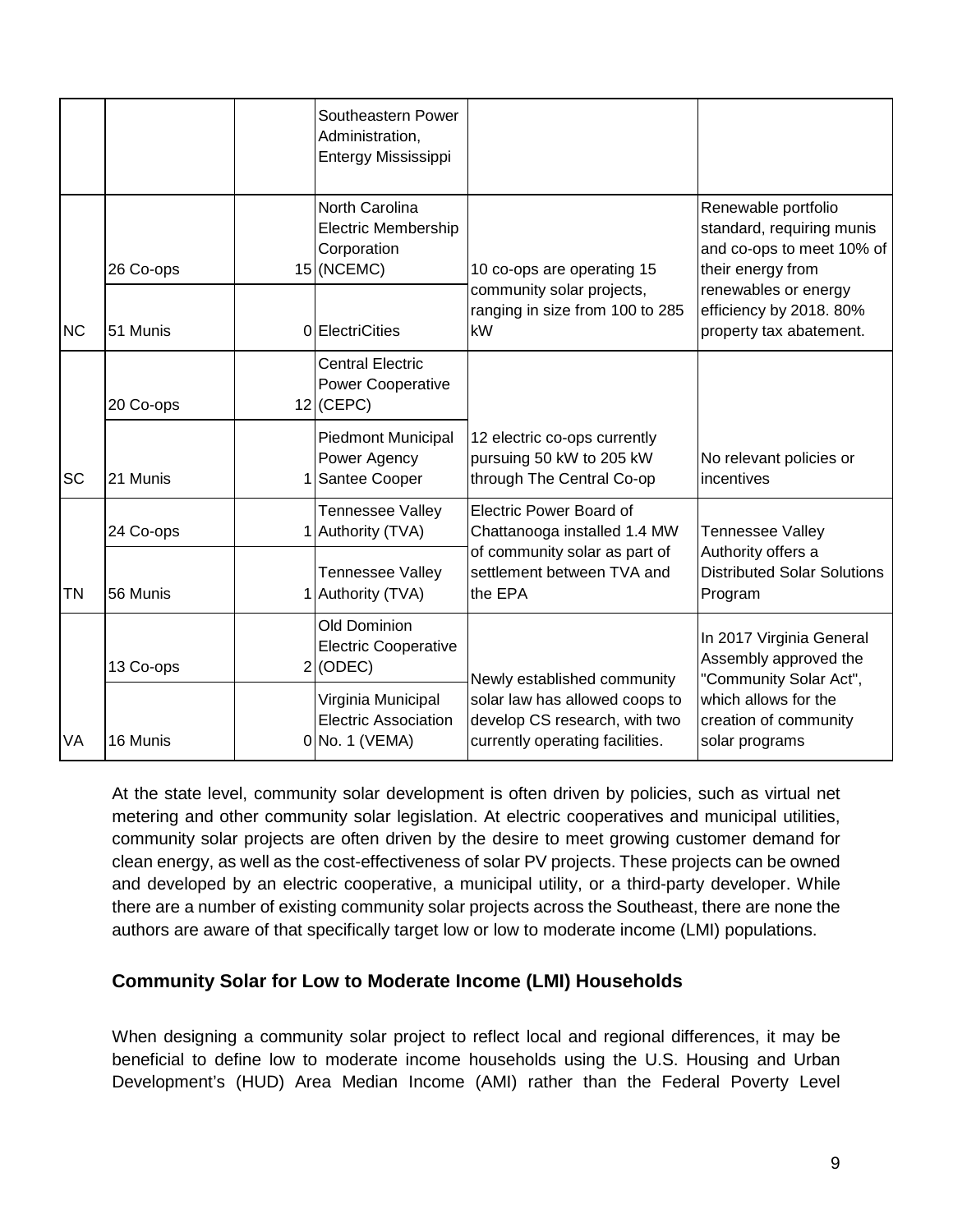guidelines, because the HUD AMI takes regional differences into account, whereas the Federal Poverty Level guidelines are set uniformly based on national averages.

For the purpose of low-income solar PV access, the Interstate Renewable Energy Council (IREC) identifies "moderate-income" earners as making 120% of HUD's Area Median Income (AMI), and "low-income" earners as making 80% of AMI.[7](#page-10-0) Electric cooperatives and municipal utilities can also incorporate socioeconomic and environmental factors into low income eligibility when developing a program to serve these residents. Examples of socioeconomic and environmental factors could include factors such as whether or not the potential participants are retired, whether or not the residence is in a flood or fire prone area, and the type of housing the potential participant lives in (for example, a mobile home or multi-family housing).

When designing a program to support low income residents, it is recommended that the program policy goals and metrics for customer participation rates be as specific as possible**.** This specificity will help garner buy-in from all involved stakeholders (including low income advocates, project developers, lenders, utilities, and program administrators), and to offset costs for lower income participants, help determine the appropriate level of assistance and/or financial tools needed to achieve the goals set forth.<sup>[8](#page-10-1)</sup>

For 2017, HUD's North Carolina Family AMI was \$62,700 for metropolitan areas and \$48,700 for non-metropolitan areas. HUD's income limits for public assistance are based on median family incomes adjusted for family size. Very low income (VLI) limits for four-person families are calculated as 50% of the Family AMI, with adjustments for high and low cost areas. $9\,$  $9\,$  HUD's 2017 Estimated Median Family Incomes for 2017 includes AMI figures for every state.<sup>[10](#page-10-3)</sup> Using North Carolina as an example:

- If an electric cooperative or municipal utility in a metropolitan area wants to serve VLIs in its community, this would include households with an annual income of \$31,350.
- If an electric cooperative or municipal utility wants to serve low-income customers in a non-metropolitan area, using IREC's definition of 80% AMI for low-income, this would include households with an annual income of \$38,960 or less.

A key consideration of serving low-income households is that these households have a very limited amount of disposable income**,** underscoring the importance of providing an immediate and ongoing savings on utility bills. It is unlikely that low-income customers will be able to participate in a community solar program if it requires participants to pay an additional fee on their electric

<span id="page-10-0"></span> <sup>7</sup> Shared Renewable Energy for Low- to Moderate-Income Consumers: Policy Guidelines and Model Provisions, [https://drive.google.com/file/d/1E4RuW6Bi5muxvJIwEjxvTeBh1kKmqgo5/view?usp=sharing,](https://drive.google.com/file/d/1E4RuW6Bi5muxvJIwEjxvTeBh1kKmqgo5/view?usp=sharing) IREC

<span id="page-10-1"></span> $8$  Shared Renewable Energy for Low-to-Moderate Income Customers: Policy Guidelines and Model Provisions, [https://irecusa.org/publications/shared-renewable-energy-for-low-to-moderate-income](https://irecusa.org/publications/shared-renewable-energy-for-low-to-moderate-income-consumers-policy-guidelines-and-model-provisions/)[consumers-policy-guidelines-and-model-provisions/,](https://irecusa.org/publications/shared-renewable-energy-for-low-to-moderate-income-consumers-policy-guidelines-and-model-provisions/) Page 14, IREC, March 2016

<span id="page-10-2"></span><sup>9</sup> HUD Releases FY16 Median Family Income Estimates and Limits, [http://nlihc.org/article/hud-releases](http://nlihc.org/article/hud-releases-fy16-median-family-income-estimates-and-limits)[fy16-median-family-income-estimates-and-limits,](http://nlihc.org/article/hud-releases-fy16-median-family-income-estimates-and-limits) NLIHC, April 2016

<span id="page-10-3"></span> $10$ Estimated Median Family Incomes for Fiscal Year (FY) 2017,

[https://www.huduser.gov/portal/datasets/il/il17/Medians2017.pdf,](https://www.huduser.gov/portal/datasets/il/il17/Medians2017.pdf) US HUD, April 2017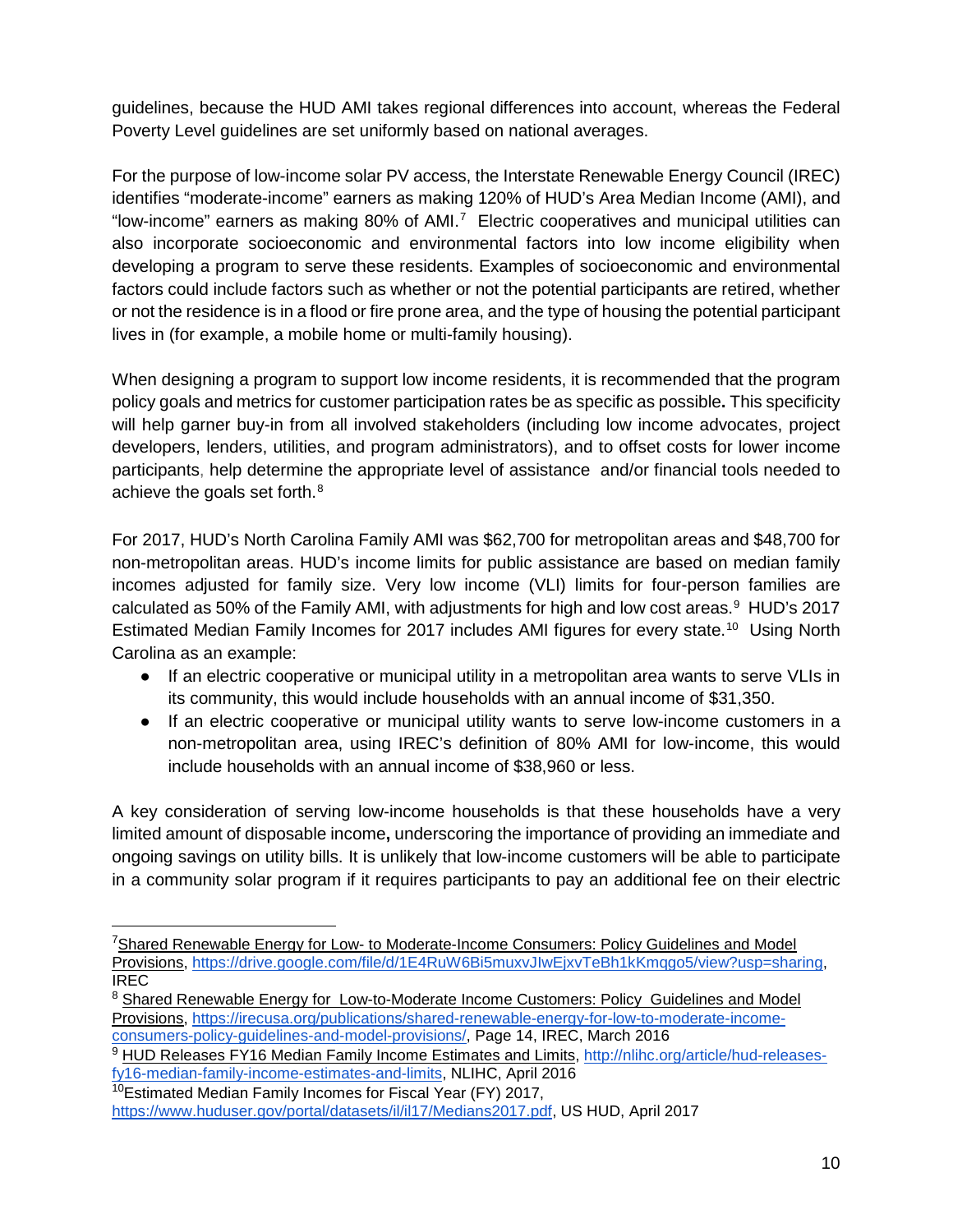bills. While some existing community solar projects in the Southeast offer immediate savings to subscribers, many existing program do not. A "purpose built" community solar project, designed from the start to serve low-income customers, can make it easier to ensure success because it can allow for more options to reduce project costs and therefore enable more participation from those with limited means. However, there are also opportunities for utilities and low income stakeholders to make adjustments to existing community solar projects that will improve the ability to serve these customers.

# <span id="page-11-0"></span>**Opportunities**

# <span id="page-11-1"></span>*Power Purchase Agreement (PPA) Rates (for new projects only)*

A power purchase agreement (PPA) is a financial agreement in which a developer arranges for the design, permitting, financing, and installation of a solar energy system at little to no upfront cost. The developer sells the power generated by the system to the utility at an agreed upon rate, typically for a term of 10 to 25 years.<sup>[11](#page-11-3)</sup> With the continued decline in solar PV costs, there are increasing reports of PPA prices that were lower than the wholesale cost of electricity.<sup>[12](#page-11-4)</sup> This introduces a potential opportunity for a utility to sign a PPA for solar PV for a lower rate than the wholesale cost of electricity and pass on savings to all of the utility's customers or specifically to its low-income customers in the form of a reduced electricity rate. Increasing the capacity of solar facilities can result in economies of scale and a lower PPA rate. While an individual electric cooperative or municipal utility may not have the interest in or ability to own a large solar project, interested utilities may aggregate their projects to commission a larger amount of total capacity.

# <span id="page-11-2"></span>*Solar Energy Valuation*

The compensation rate (cents per kWh) for electricity generated by a solar facility makes a significant difference in the economic value of community solar. An electric cooperative or municipal utility may choose to credit the solar output at the retail rate for electricity, which averages around 12 cents per kWh in South Atlantic states. A utility may also choose to credit the solar output at its avoided cost rate. Avoided cost rate compensation typically requires customers to pay a bill premium to participate, offering no economic value to participants.

A utility may also utilize a value of solar rate. The value of solar*[13](#page-11-5)* approach was recently implemented by Xcel Energy in Minnesota as a compensation rate for community solar. The value of solar approach monetizes different values provided by solar facilities, including avoided energy, generation capacity, distribution and transmission capacity, and environmental benefits. For electric cooperatives and municipal utilities that pay a high demand charge for their power supply, this benefit could include the value of demand charge reduction provided by the solar project, in

<span id="page-11-3"></span><sup>11</sup> Laurel Passera, Community Solar for Low-Income: Benifits and Barriers, [https://nccleantech.ncsu.edu/wp-content/uploads/Passera-Laurel-Community-Solar-for-Low-Income-](https://nccleantech.ncsu.edu/wp-content/uploads/Passera-Laurel-Community-Solar-for-Low-Income-Benefits-and-Barriers.pdf)[Benefits-and-Barriers.pdf,](https://nccleantech.ncsu.edu/wp-content/uploads/Passera-Laurel-Community-Solar-for-Low-Income-Benefits-and-Barriers.pdf) CCSA; What is a Solar Power Purchase Agreement?, [https://www.seia.org/research-resources/solar-power-purchase-agreements,](https://www.seia.org/research-resources/solar-power-purchase-agreements) SEIA

<span id="page-11-4"></span><sup>12</sup> [On December 2017, Austin Energy \(TX\) reportedly signed for 150MW solar PPA between 2.35-2.725](https://www.greentechmedia.com/articles/read/amidst-201-trade-case-uncertainty-austin-energy-signs-historic-low-solar-pp#gs.tchCq_g)  [c/KWh,](https://www.greentechmedia.com/articles/read/amidst-201-trade-case-uncertainty-austin-energy-signs-historic-low-solar-pp#gs.tchCq_g) GTM Research, December 18, 2017

<span id="page-11-5"></span><sup>&</sup>lt;sup>13</sup> [Minnesota Value of Solar: Methodology,](http://mn.gov/commerce-stat/pdfs/vos-methodology.pdfhttp:/mn.gov/commerce-stat/pdfs/vos-methodology.pdf) MN Department of Commerce, April 2014.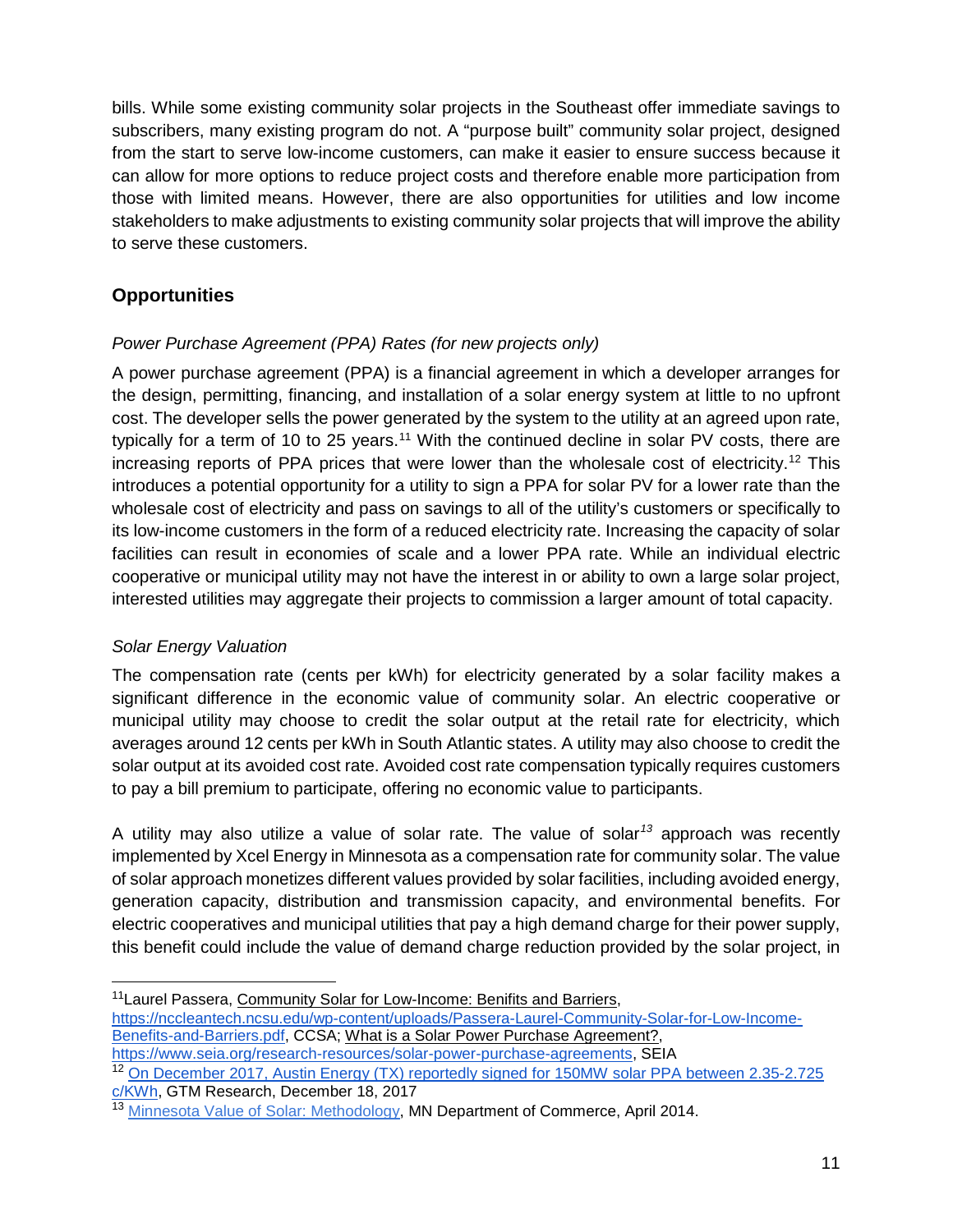addition to avoided energy costs. Including a demand charge reduction value typically results in a final rate between<sup>14</sup> the avoided cost rate and retail rate.

For new community solar projects, these compensation approaches can be built into system subscription modeling and program design. For existing community solar projects that may be undersubscribed, a cost and crediting review may identify values that participants are not currently being compensated for. Reviewing these costs and credit rates, and adjusting the program accordingly, can potentially increase the economic value to all subscribers, not just low income customers.

# <span id="page-12-0"></span>*Developer Donations and Support*

Utility-scale solar projects are often developed in rural areas, where a large portion of a state's low-income population often resides. For a project initiated by a municipal or cooperative utility, a solar developer may be willing to agree to a lower PPA rate or accept a lower return on the project in exchange for recognition that their contribution will specifically serve the region's low-income residents with reduced subscription rates. This agreement could provide the developer with an opportunity to visibly contribute to the community in which they are developing projects. Similar to the way in which businesses sponsor local sports teams and are recognized on the team's uniforms or through signage at the ball field, utilities may recognize the developer's contribution on their website, in bill inserts, or through local newspaper articles.

A solar developer may also consider donating excess Renewable Energy Certificates (RECs) that it holds from its other projects to the municipal utility or electric cooperative. RECs, also known as Green Tags, Renewable Energy Credits, Renewable Electricity Certificates, or Tradable Renewable Certificates (TRCs), are tradable, non-tangible energy commodities in the U.S. that represent the environmental attributes of one megawatt-hour (MWh) of electricity generated from an eligible renewable energy resource.<sup>[15](#page-12-3)</sup> The donated RECs could be used by utilities, local governments and businesses to lower their carbon footprints and meet renewable energy commitments. The funds generated could be used to support low income community solar subscriptions (see voluntary contributions below). These solar developer contributions would also alleviate utility concerns of providing one class of subscribers (low income residents) with a benefit that would come at the expense of higher rates for other customers.

#### <span id="page-12-1"></span>*Two-Tiered Rates and Voluntary Contributions*

Utilities and others have expressed concerns about cost shift between customer classesespecially where it is perceived that customers participating in a community solar program are being subsidized by non-participants. Electric cooperatives and municipal utilities are generally committed to minimize cost shifts in their rates. To minimizing cost shift issues with their entire customer base, a utility could create a voluntary two-tiered rate within a community solar program, where one tier of customers voluntarily pays higher rates to reduce the cost of participation for

<span id="page-12-2"></span><sup>&</sup>lt;sup>14</sup> For instance, if an electric cooperative procures solar energy at 7.5 cents per kWh, the cooperative can include the value of benefits at 2 cents per kWh, effectively valuing the cost of solar energy to the utility at 5.5c/kWh. *Id 16*

<span id="page-12-3"></span><sup>15</sup> DSIRE Glossary, [http://www.dsireusa.org/support/glossary/,](http://www.dsireusa.org/support/glossary/) NCCETC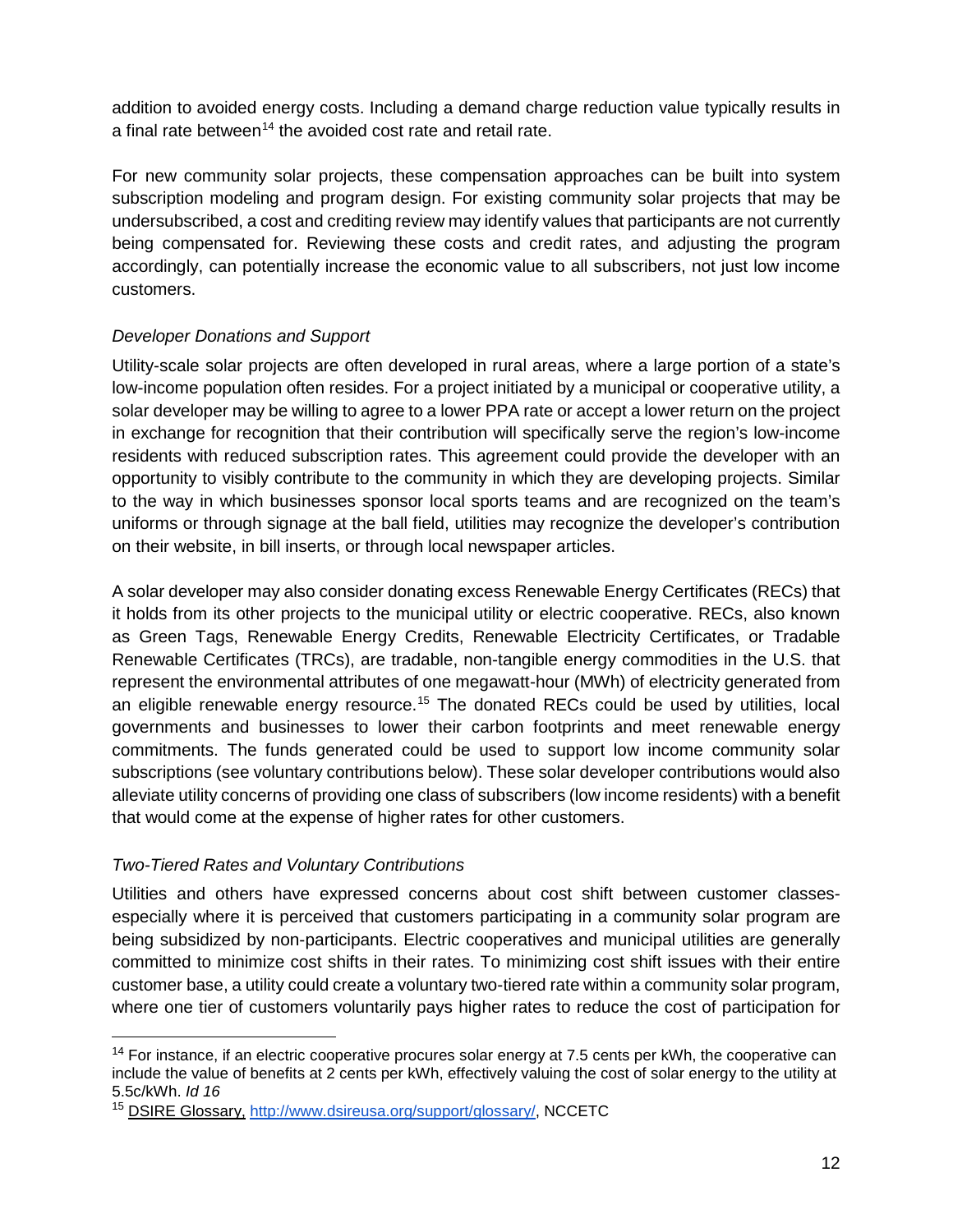low-income customers. Another option could involve commercial customers voluntarily agreeing to pay more for shares of a community solar project to sponsor reduced rates for qualifying lowincome residents. By providing this type of support, these businesses can be recognized as leaders in their communities for both their commitment to supporting clean energy and alleviating poverty.

# *Federal Assistance Programs*

There are number of federal assistance programs administered by state and local social service agencies to provide energy bill assistance to low-income families. If a community solar program is designed to provide immediate cost savings, funds from these assistance programs could potentially be used to reduce the cost of community solar participation for low-income households. Low income community solar savings programs can be included in annual plans submitted to federal funding agencies. For example, the North Carolina Department of Health and Human Services submits a federal fiscal year Detailed Model Plan for the federal funds it receives for energy related programs which could potentially include community solar. Colorado and Minnesota are currently working with federal energy assistance programs to support solar. For example, the nonprofits RREAL developed a scalable model for community solar<sup>[16](#page-13-0)</sup> and installed a low-income community solar array in Minnesota in 2016.<sup>[17,](#page-13-1)[18](#page-13-2)</sup> In the RREAL project, the project developers used the Low-Income Heating Energy Assistance Program (LIHEAP) client list as the basis for identifying potential subscribers, but no LIHEAP funds were used to pay for the project.

When considering the use of existing low-income assistance programs to promote community solar, it is important to avoid diverting these program funds unless such a diversion results in a net financial benefit to the communities and individuals served by the program. Many federal assistance programs may be oversubscribed and lack sufficient funding to meet current demand. In addition, prior approval to utilize federal energy assistance funding is necessary from state and federal agencies.

The following section reviews the existing federal assistance programs and their relevance for community solar for LMI households.

# *Housing Assistance Programs*

Assistance programs offered through the U.S. Department of Housing and Urban Development (HUD) provide federal support to state and local public housing authorities and initiatives.[19](#page-13-3) HUD's Renew300 Initiative aims to help federally assisted housing residents save money through the installation of on-site or community-based renewable energy. Federally assisted housing includes HUD's rental housing portfolio (Public Housing, Multifamily Assisted) and the U.S. Department of Agriculture's Rural Development Multifamily Programs, as well as rental housing supported

<span id="page-13-0"></span> <sup>16</sup>Community Solar for Community Action,

[https://docs.wixstatic.com/ugd/eed9c8\\_85e8f825029242069838dcf1af972800.pdf,](https://docs.wixstatic.com/ugd/eed9c8_85e8f825029242069838dcf1af972800.pdf) RREAL

<span id="page-13-1"></span><sup>&</sup>lt;sup>17</sup>Solar Assistance Projects, [https://www.rreal.org/solar-assistance-projects,](https://www.rreal.org/solar-assistance-projects) RREAL

<span id="page-13-2"></span><sup>&</sup>lt;sup>18</sup>Anna Carlson, Leech Lake Community Solar Array First in MN to be 100% Dedicated to Low-Income Residents[,http://www.resilience.org/stories/2017-08-22/leech-lake-community-solar-garden-first-in-mn-to](http://www.resilience.org/stories/2017-08-22/leech-lake-community-solar-garden-first-in-mn-to-be-100-dedicated-to-low-income-residents/)[be-100-dedicated-to-low-income-residents/,](http://www.resilience.org/stories/2017-08-22/leech-lake-community-solar-garden-first-in-mn-to-be-100-dedicated-to-low-income-residents/) Clean Energy Resource Teams, August 2017

<span id="page-13-3"></span><sup>&</sup>lt;sup>19</sup> State Information, [https://www.hud.gov/states,](https://www.hud.gov/states) US HUD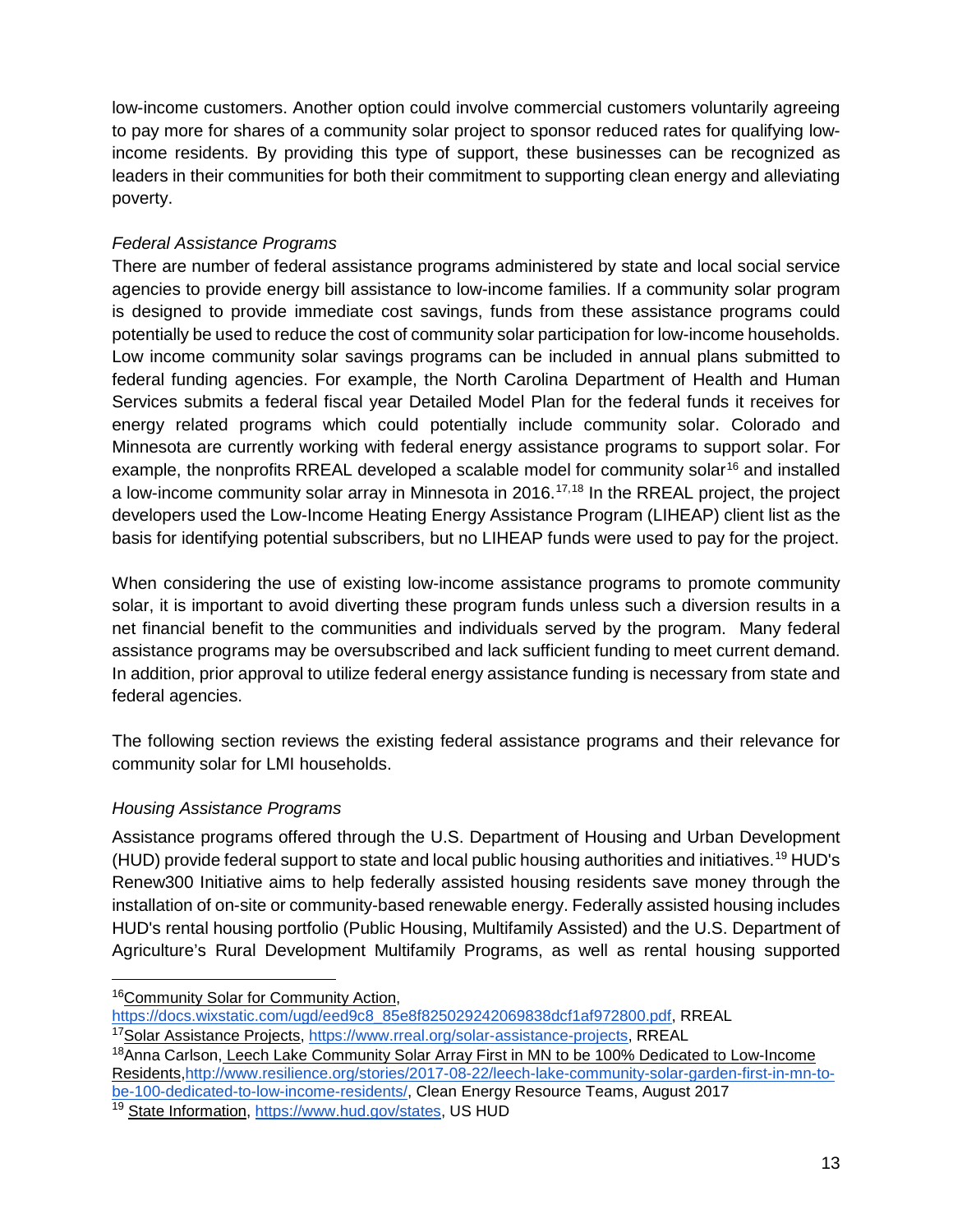through the Low-Income Housing Tax Credit (LIHTC). A 300 MW target aims to make use of millions of federally subsidized roofs with on-site or community generation potential.<sup>[20](#page-14-0)</sup>

In 2014, HUD made it financially advantageous for housing authorities to utilize solar PV by allowing them to benefit from its savings. Every three years, HUD reviews the operating budgets of the public housing authorities (PHAs), and issues them the amount of money needed to cover their expenses — before 2014 this meant that any savings realized from an energy efficiency or renewable energy investment would be negated, as HUD would simply issue the PHA the amount of money needed to cover its expenses. PHA assistance covers a portion of rent and utility costs for its clients.<sup>[21](#page-14-1)</sup> Therefore, if a consistent utility savings can be anticipated through community solar project subscriptions, the PHA may be able to invest in a project. This opportunity may be especially attractive for local municipal governments that have their own electric utilities and also serve as PHAs in their communities.

For these solar PV projects to be realized, they must be profitable for the housing developers/owners and must be financially beneficial for low-income tenants. HUD currently includes utility allowance policies that might be challenging for the low-income customers to benefit from these projects.<sup>[22](#page-14-2)</sup>

# *Low Income Home Energy Assistance programs ~ U.S. Dept. of Health and Human Services*

Low Income Home Energy Assistance programs (LIHEAP) provide eligible households with support for their heating and cooling costs, bill payment, energy crisis assistance, weatherization, and energy-related home repairs. Federal guidelines determine eligibility based on household size and maximum annual income. $23$  In North Carolina, funds are distributed to local agencies through the state Department of Health and Human Services (DHHS) and the Department of Environmental Quality (DEQ). North Carolina's portion of LIHEAP funds providing weatherization assistance program (WAP) and crisis Heating Appliance Repair and Replacement program (HARRP) support are administered by the DEQ's Weatherization Assistance Program. LIHEAP funding includes different programs, such as:

● Low-Income Energy Assistance Program (LIEAP): LIEAP provides for a one-time vendor payment to help eligible households pay their heating bills. In North Carolina, federal funding is distributed by the state Department of Health and Human Services to county and city social service departments and agencies. Funds are available annually beginning December 1st for qualifying households until exhausted.<sup>[24](#page-14-4)</sup>

<span id="page-14-0"></span> <sup>20</sup> <https://www.hudexchange.info/programs/renewable-energy/>

<span id="page-14-1"></span><sup>&</sup>lt;sup>21</sup> Public Housing Energy Conservation Clearinghouse: Utility Allowances,

<span id="page-14-2"></span>[https://www.hud.gov/program\\_offices/public\\_indian\\_housing/programs/ph/phecc/allowances,](https://www.hud.gov/program_offices/public_indian_housing/programs/ph/phecc/allowances) US HUD <sup>22</sup> Jeffrey Cook, Lori Bird*, [Unlocking Solar for Low-and Moderate Income Residents: A Matrix of Financing](https://www.cesa.org/assets/2018-Files/NREL-LMI-Solar-Matrix.pdf)  [Options by Resident, Provider, and Housing Type,](https://www.cesa.org/assets/2018-Files/NREL-LMI-Solar-Matrix.pdf)* NREL, January 2018

<span id="page-14-3"></span><sup>&</sup>lt;sup>23</sup> Low Income Home Energy Assistance Program (LIHEAP), [https://www.benefits.gov/benefits/benefit](https://www.benefits.gov/benefits/benefit-details/623)[details/623,](https://www.benefits.gov/benefits/benefit-details/623) Benifits.gov

<span id="page-14-4"></span><sup>&</sup>lt;sup>24</sup> Low Income Energy Assistance, [https://www.ncdhhs.gov/assistance/low-income-services/low-income](https://www.ncdhhs.gov/assistance/low-income-services/low-income-energy-assistance)[energy-assistance,](https://www.ncdhhs.gov/assistance/low-income-services/low-income-energy-assistance) NC DHHS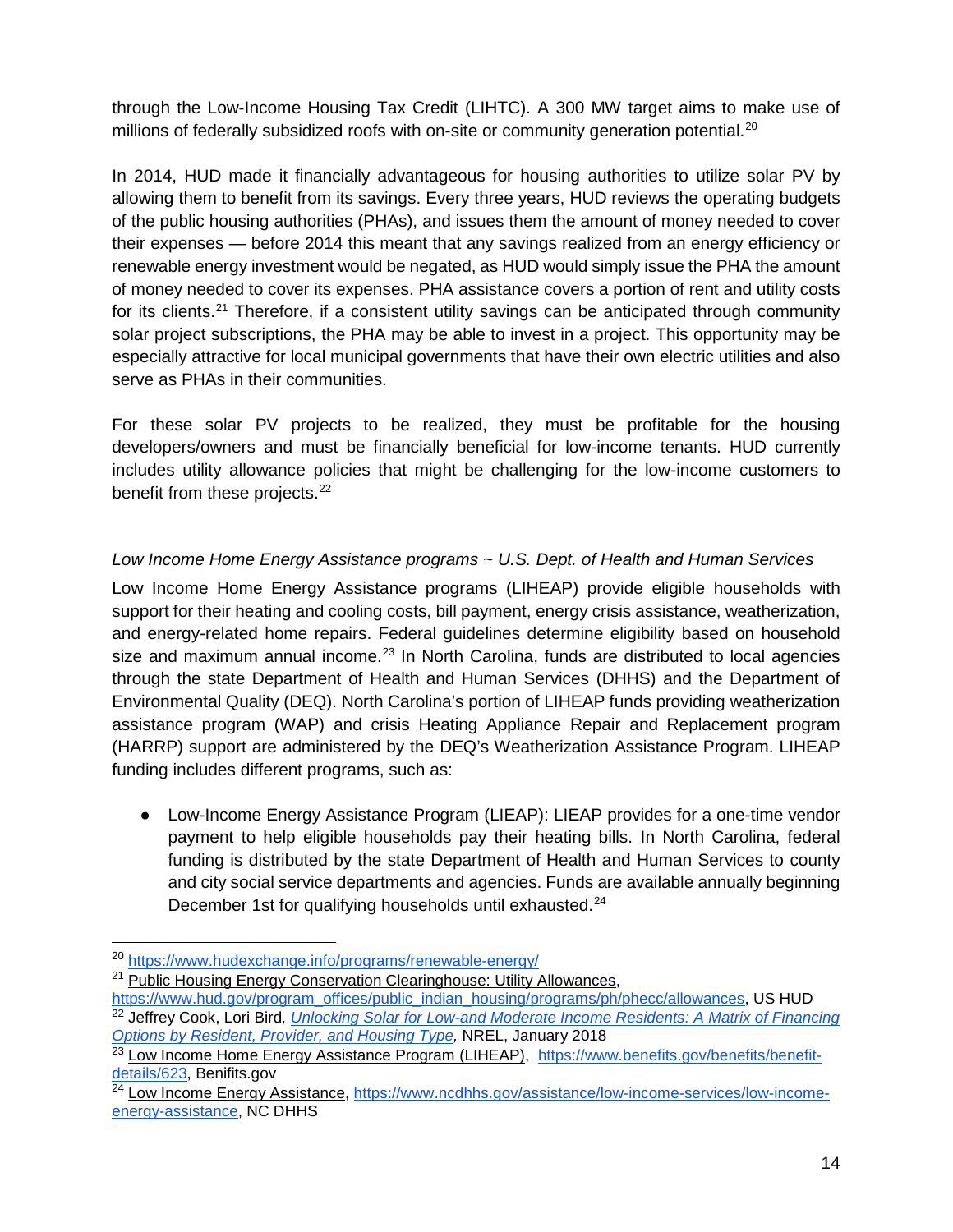- Crisis Intervention Program (CIP): CIP funds are also available through state Department of Health and Human Services to qualifying households facing disconnection after receiving a utility shut off notice, a health crisis, or an energy-related life endangering threat. Assistance is limited to \$600 annually. Utility bill assistance to avoid a shut off is paid directly to the utility. This direct relationship between social service agencies and utilities provides municipal and cooperative utilities considering a low-income community solar program with the opportunity to discuss a collaborative approach to the use of federal LIEAP or CIP funds to reduce costly shut off and late fees.
- Heating Appliance Repair and Replacement Program (HARRP) funds are provided to eligible applicants. HARRP funds provide repair or replacement of primary home heating units for eligible low-income homeowners.

# *Weatherization Assistance Program ~ U.S. Dept. of Energy and U.S. Dept. of Health and Human Services*

The Weatherization Assistance Program (WAP) enables low-income, senior citizens, and disabled residents to save energy and reduce their utility bills by making their homes more energy efficient. Weatherization assistance is available for most types of housing (single family, apartments, condominiums, and mobile homes).Typical energy efficiency upgrades provided through WAP assistance include new insulation, air sealing, and heating system upgrades. Qualifying households must have incomes that are 130% -200% below the Federal Poverty Level.

Funds are typically distributed on the local level through Community Action Agencies (CAA), as well as local nonprofit organizations. The Southeastern Association of Community Action Agencies represents over 99% of the counties served in the southeastern U.S.<sup>[25](#page-15-1)</sup> As solar costs have declined, interest in using WAP funds for low-income solar deployment has increased. A state seeking to integrate solar into WAP must obtain approval from the U.S. Department of Energy to include the technology in its program. This approval process includes demonstrating the effectiveness of solar in generating savings. In January 2018, the Clean Energy States Alliance hosted a webinar that explores this opportunity.<sup>[26](#page-15-2)</sup>

# <span id="page-15-0"></span>*Utility Donation Programs*

Utilities with bill roundup and donation programs that support energy bill assistance and/or area nonprofit projects could expand these customer contribution programs to support low-income community solar. Residential and commercial accounts could be offered opportunities like those already provided through utility-managed donation programs that support community projects. North Carolina's Roanoke Electric Cooperative (REC) *Operation Roundup*[27](#page-15-3) and its *Energy* 

<span id="page-15-1"></span> <sup>25</sup> [https://www.seacaa.org/,](https://www.seacaa.org/) SEACAA

<span id="page-15-2"></span><sup>&</sup>lt;sup>26</sup> Using Weatherization Assistance Program (WAP) Funds for Low-Income Solar,

[https://www.cesa.org/webinars/using-wap-funds-for-low-income-solar/?date=2018-01-11,](https://www.cesa.org/webinars/using-wap-funds-for-low-income-solar/?date=2018-01-11) CESA, January 2018

<span id="page-15-3"></span><sup>&</sup>lt;sup>27</sup> Operation RoundUp, [https://www.roanokeelectric.com/content/operation-roundup,](https://www.roanokeelectric.com/content/operation-roundup) Roanoke Electric Cooperative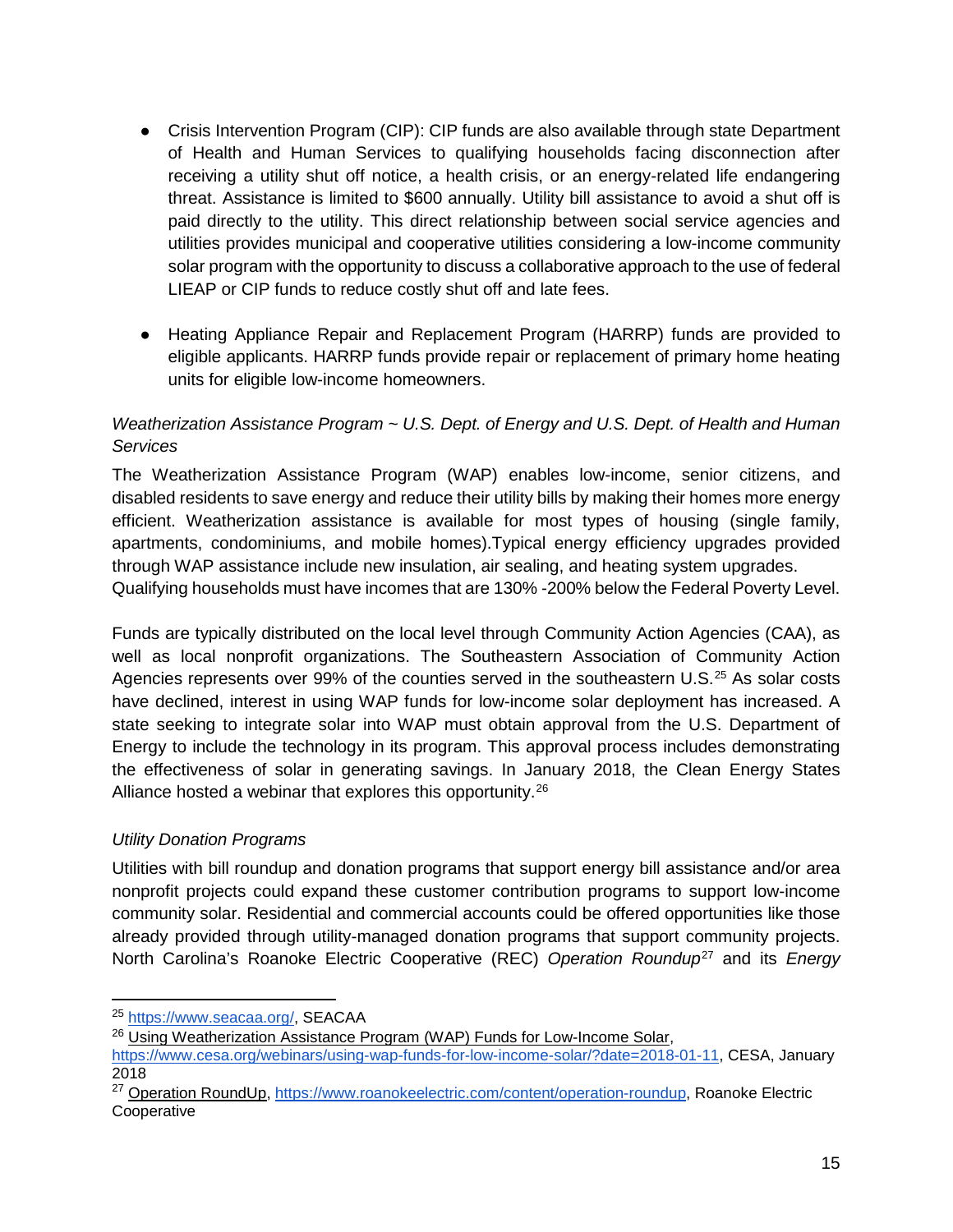*Assistance Program[28](#page-16-1) (EAP)* are two examples. The EAP objective is to keep the power on for households experiencing hardships through tax deductible donations. In bill roundup programs, member donors voluntarily round up their monthly utility bills to the nearest dollar, and generated funds are distributed to area nonprofit service projects. These programs could be expanded to support community solar access for low-income households by eliminating or reducing solar panel subscription and/or purchase rates. In addition utilities may elect to develop specific community donation initiatives to "crowd source" funds to offset subscriptions for its low income residents.

Piedmont Electric Membership Cooperative (PEMC) member-owners must opt out of their *A Helping Hand* bill roundup program, whereby generated funds are distributed through PEMC's Helping Hand Foundation to assist low-income customers.<sup>[29](#page-16-2)</sup> Currently, funds are used to support community projects, including aid for members during crisis situations, *Bright Ideas Grants* for educators, college scholarships, youth leadership camps, and other projects. Another example of local energy-related charitable giving that could be developed or designed to support low-income community solar subscriptions is North Carolina's Town of Apex *Neighbors Helping Neighbors* program.<sup>[30](#page-16-3)</sup> Similarly, voluntary investor-owned utility programs like *Energy Neighbor Fund*,<sup>[31](#page-16-4)</sup> and *Share the Warmth*<sup>[32](#page-16-5)</sup> — by which utility customers donate monthly or provide a one-time donation — could be established through electric cooperatives or municipal utilities to reduce electricity bills for low-income residents by subsidizing community solar subscriptions.

# <span id="page-16-0"></span>*Utility Funds from Late Fees*

Most utilities collect late fees and/or disconnect fees from customers who are unable to pay their utility bills on time. These fees can add up to a significant amount. A municipal utility in North Carolina reported collecting up to a million dollars each year in late fees.<sup>[33](#page-16-6)</sup> These charges are collected disproportionately from low-income customers in the utility's service area. In addition to offsetting their losses, these funds could be used to support community solar to benefit lowincome customers. Lowered energy costs for low-income customers can result in a positive cycle, where low-income customers are better able to pay their bills, and are in turn less likely to default on payment.

Providing support for low-income customers through these identified avenues should not be seen only as donation or support programs. These programs have the potential to provide value to the utility by reducing i) uncollectable debt from delinquent bills, ii) costs related to repeated customer

<span id="page-16-1"></span><sup>&</sup>lt;sup>28</sup> Roanoke Energy Assistance Program, [https://roanokeelectric.com/content/roanoke-energy-assistance](https://roanokeelectric.com/content/roanoke-energy-assistance-program)[program,](https://roanokeelectric.com/content/roanoke-energy-assistance-program) Roanoke Electric Cooperative

<span id="page-16-2"></span><sup>&</sup>lt;sup>29</sup> Opt Out of Supporting the Helping Hand Foundation, [https://pemc.coop/helping-hand-info/,](https://pemc.coop/helping-hand-info/) Piedmont Electric Membership Corporation

<span id="page-16-4"></span><span id="page-16-3"></span><sup>&</sup>lt;sup>30</sup> Neighbors Helping Neighbors, [https://www.apexnc.org/236/Neighbors-Helping-Neighbors,](https://www.apexnc.org/236/Neighbors-Helping-Neighbors) City of Apex 31Customer Assistance Programs, [https://www.duke-energy.com/community/customer-assistance](https://www.duke-energy.com/community/customer-assistance-programs/energy-neighbor-fund)[programs/energy-neighbor-fund,](https://www.duke-energy.com/community/customer-assistance-programs/energy-neighbor-fund) Duke Energy Progress

<span id="page-16-5"></span><sup>&</sup>lt;sup>32</sup> Customer Assistance Programs, [https://www.duke-energy.com/community/customer-assistance](https://www.duke-energy.com/community/customer-assistance-programs/share-the-warmth?_ga=2.2883701.498769531.1517340382-723151020.1517340382)[programs/share-the-warmth?\\_ga=2.2883701.498769531.1517340382-723151020.1517340382,](https://www.duke-energy.com/community/customer-assistance-programs/share-the-warmth?_ga=2.2883701.498769531.1517340382-723151020.1517340382) Duke Energy Progress

<span id="page-16-6"></span><sup>&</sup>lt;sup>33</sup> Our Opinion: Wilson utility late fees should help customers, not pay city slush fund, The Wilson Times Editorial. September 29, 2017.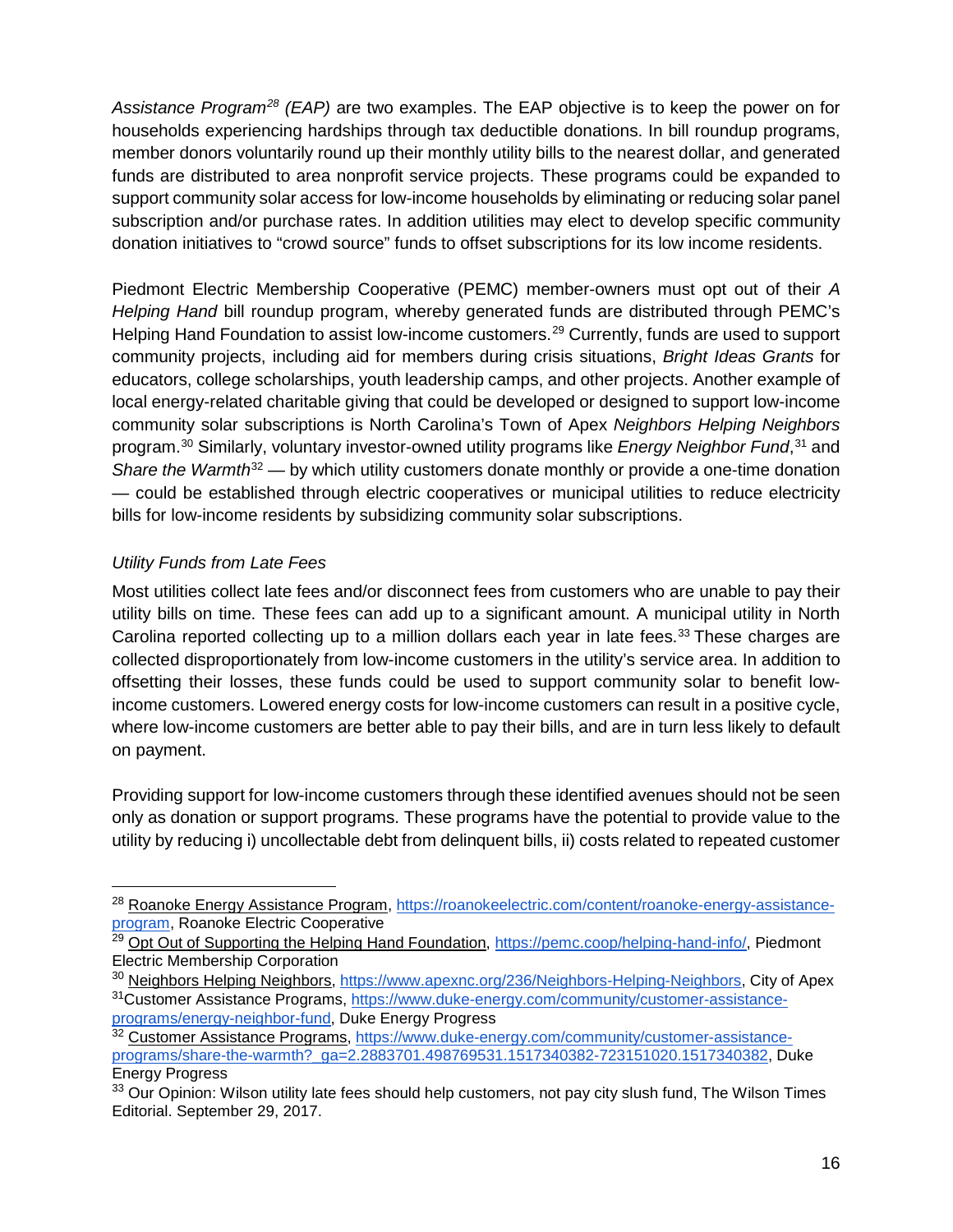complaints, and iii) costs related to customer electric meter shut offs and the expense to connect them again at a later date.

# <span id="page-17-0"></span>*Leveraging Value from Battery Storage Systems*

A cooperative or municipal utility could also choose to add a battery storage component to a community solar facility. Depending on the site and the use case, the battery system could provide additional value streams making the system more cost -effective.<sup>[34](#page-17-3)</sup>

Rural electric cooperatives and municipal utilities typically purchase bulk electricity from wholesale generators to distribute to their customers. The rate at which the cooperative and municipal utilities purchase energy from wholesale suppliers often has two components: a flat energy charge (cents/kWh) and demand charge (\$/kW). The energy charge is based on the total amount of electricity (kWh) consumed over the billing period, while the demand charge is based on the individual utility's electric load during the grid's critical load period. These critical load periods are usually the monthly or annual coincident peak periods. The cooperative or municipal utility could design the battery storage system to store a portion of the energy generated by the solar PV facility and discharge it during critical peak periods. This load shifting from the battery system could provide other benefits to the grid, in addition to helping reduce the utility's wholesale electricity cost. The cost savings from the battery system could make the community solar project more affordable to all participants.

# <span id="page-17-1"></span>**Conclusion**

Community solar development in the Southeast is in a nascent stage due to many challenges outlined in this document. This is especially true when considering the inclusion of low-income individuals and households in community solar programs. However, as discussed, there are pathways for implementation that interested utilities, advocates, and solar developers can consider to provide opportunities for low-income families to access solar energy and its benefits.

The *Community Solar for the Southeast* project, through subsequent meetings, is working with attendees of the December 2017 Low-Income Community Solar Workshop to put into practice some of the opportunities discussed at the meeting and in this report. One result will be to reach out to and serve low-income member-owners of one electric cooperative with reduced monthly utility bills through a community solar subscription initiative to be launched in late April 2018.

# <span id="page-17-2"></span>**Questions and Answers**

The following is synthesized from the Raleigh, North Carolina December 11, 2017 workshop presentations and breakout session discussion. Note that the redundancy in suggestions outlined below illustrates the overlapping of provided solutions from various perspectives.

<span id="page-17-3"></span><sup>&</sup>lt;sup>34</sup> The Community Solar for the Southeast project's publication "Implementation guide for Community Solar for the Southeast" will include additional details on procuring and using value from storage options. Publication scheduled to be released on April 2018.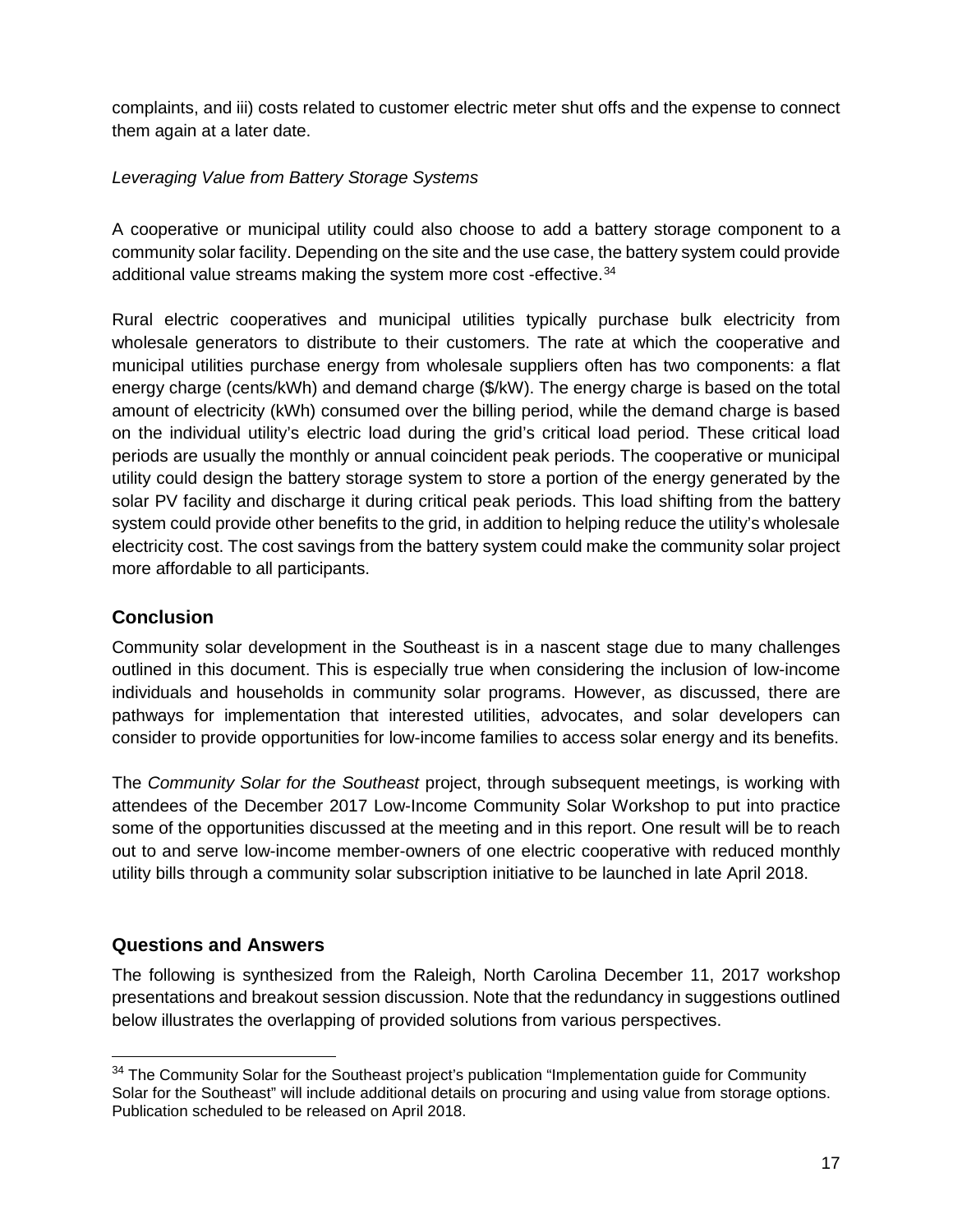# **What can utilities and solar developers do to bring community solar costs down?**

- Battery Storage: In designing community solar projects, solar developers and utilities may be able to monetize the benefit of using batteries for peak shaving. These batteries may be oversized to ensure that the batteries are able to provide enough energy to offset peak energy use.<sup>[35](#page-18-0)</sup>
- Project Size: There are economies of scale to be gained by developing larger community solar projects that could potentially include a carve-out for low-income residents.
- Land Use and Citing: From a solar developer's perspective, land lease expenses are a considerable cost component and continue for the life of the project. Land leases typically cost several hundred dollars per acre annually. These leases can be 30 to 40 years in length, with an escalating rate after a short-fixed rate, typically 5 years. If a municipal or cooperative utility has vacant land that is close to energy distribution sources, development costs can be reduced considerably.[36](#page-18-1)
- Financing Costs: Utilities and solar developers can seek out and develop greater access to low cost financing for community solar projects that will serve low-income residents. Banks, foundations, organizations, and individual investors with sufficient capital may be willing to accept a lower return on investment (IRR) for these projects. Strata CFO David Scoglio provided three hypothetical examples of the economics for community solar projects, and each demonstrated an IRR of 6-7%.<sup>[37](#page-18-2)</sup> Financiers may consider a reduced IRR in exchange for furthering opportunities for low-income communities. Low-income communities can benefit through energy cost savings, while investors may receive recognition for their support of community solar for low-income households.
- Power Purchase Agreement Terms: The primary cost in developing a solar project is the upfront cost of purchasing components and installing the system. This investment is often recouped and financed through long term power purchase agreements (PPAs). Longer PPA terms will facilitate more investment in solar, as these provide greater certainty to investors.
- Long Term Ownership of Projects: Cooperative and municipal utilities usually have access to low interest credit, which could be used to finance the project themselves. Long-term ownership provides greater benefits to the utility.
- Credit Structures: Many community solar projects require participants to pay a monthly premium, due to the credit rate structure in use. Utilities can revise participant credit structures in order to provide a monthly financial benefit to participants.
- Use of Shut Off Fees: Shut off fees may be utilized to support community solar subscriptions for low-income customers. Many electric cooperatives and municipal utilities serving high poverty areas generate considerable customer complaints through their late fees and discontinuance of service for nonpayment of fees. A portion of generated funds

<span id="page-18-0"></span> <sup>35</sup> See additional resources from CSVP- *[Solar-Plus storage companion measure](https://www.communitysolarvalueproject.com/solar-plus.html)*

<span id="page-18-1"></span><sup>&</sup>lt;sup>36</sup> Community Solar for the Southeast workshop: Solar Project Economics,

<span id="page-18-2"></span>[https://nccleantech.ncsu.edu/wp-content/uploads/Scoglio-David-Community-Solar-Projects.pdf,](https://nccleantech.ncsu.edu/wp-content/uploads/Scoglio-David-Community-Solar-Projects.pdf) NCCETC <sup>37</sup> Community Solar for the Southeast workshop: Solar Project Economics,

<https://nccleantech.ncsu.edu/wp-content/uploads/Scoglio-David-Community-Solar-Projects.pdf> slides 2,3,4, & 8, NCCETC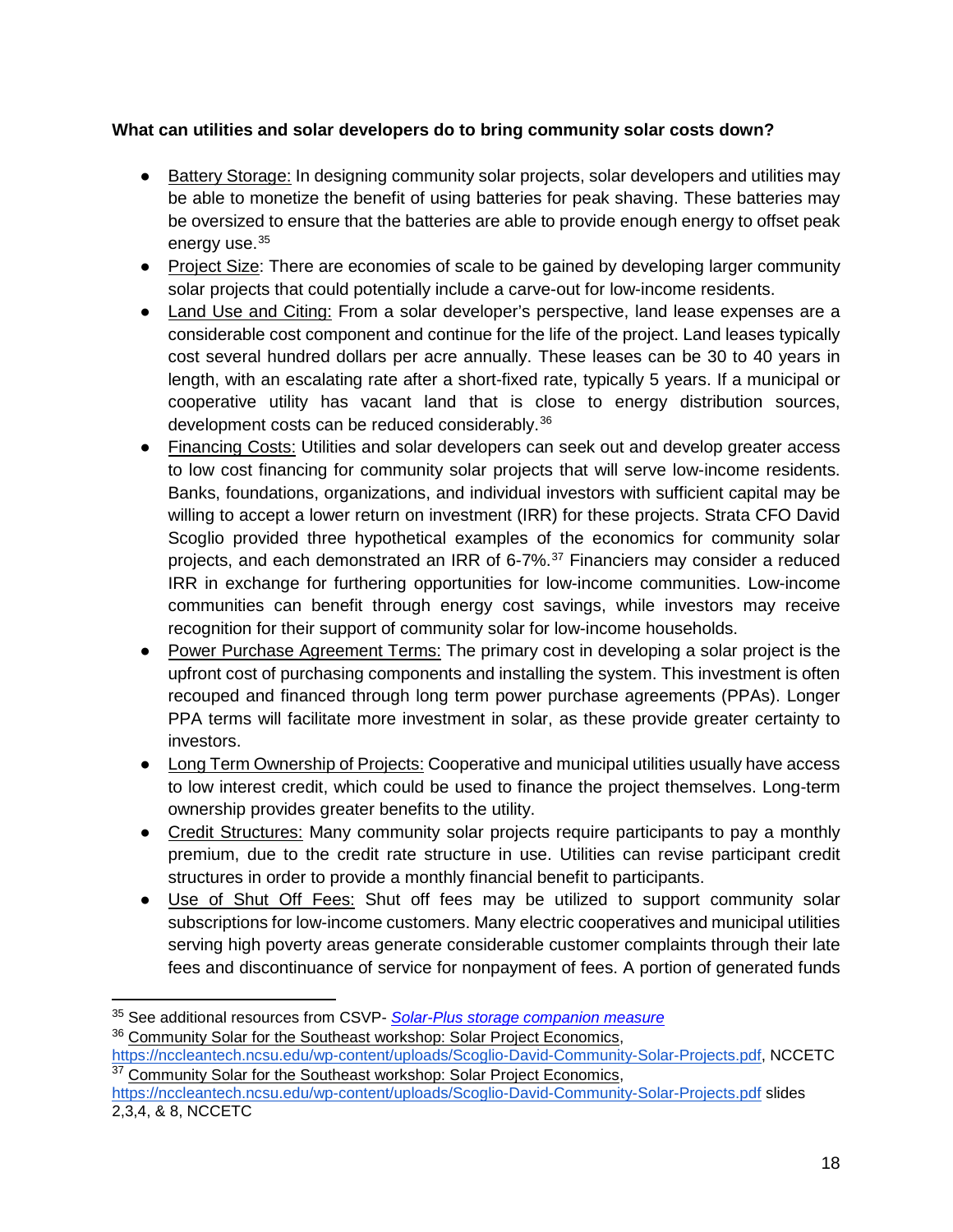could be directed to support low-income community solar subscriptions that reduce customer utility bills. This can initiate a positive cycle reducing difficulties for both the utility and its customers.

● Bundling of Project Bids: Projects may be bundled across utilities to achieve economies of scale and reduce costs. Organizations representing the interest of electric cooperatives and municipal utilities can work to aggregate interests in community solar development across jurisdictions. By requesting bids on a larger portfolio of projects, economies of scale can be achieved, reducing the cost for each smaller individual project and serving a wider area.

# **What program delivery works best for low-income households?**

- Provide Immediate Bill Savings: Utilities should develop programs that generate immediate, meaningful savings on utility bills
- Eliminate Upfront Costs to participate and/or on bill financing that generates monthly savings.
- Credit Participants at Retail or Value-Based Rates: Currently most community solar programs in the Southeast require participants to pay a monthly premium due to the wholesale credit rate structure.
- Use Funds Generated by Utility Shut Off and Reconnect Fees: Utility customers that have trouble paying their utility bills could be prime candidates for community solar subscriptions that generate monthly bill savings, supported (in part) by utility shut off and reconnect fees.
- Partner with Social Service Agencies and Local Nonprofits: Partnering with social service agencies and nonprofits such as Habitat for Humanity, County Social Services, and Community Action Agencies, can help identify eligible candidates and provide additional support.

# **How can utilities, developers, and low-income advocates and service providers work effectively to serve low-income households?**

- Develop Cross Function Groups Within Utilities: Develop groups within utilities with representatives from leadership, delinquent accounts, commercial accounts, customer service, marketing, and communications to strategize internally on ways to serve lowincome customers.
- Develop/Convene Volunteer Working Groups: Low-income advocates and utilities can work together in the communities they serve to develop a "purpose built" low-income community solar project.
- Seek Individual, Financial Institution, Nonprofit, and/or Foundation Support: Obtaining external support to develop and get paid back their investment with little or no profit. Structure the project with a 7% internal rate of return (IRR) and use a portion of the 7% IRR payments to provide credit for low income subscribers